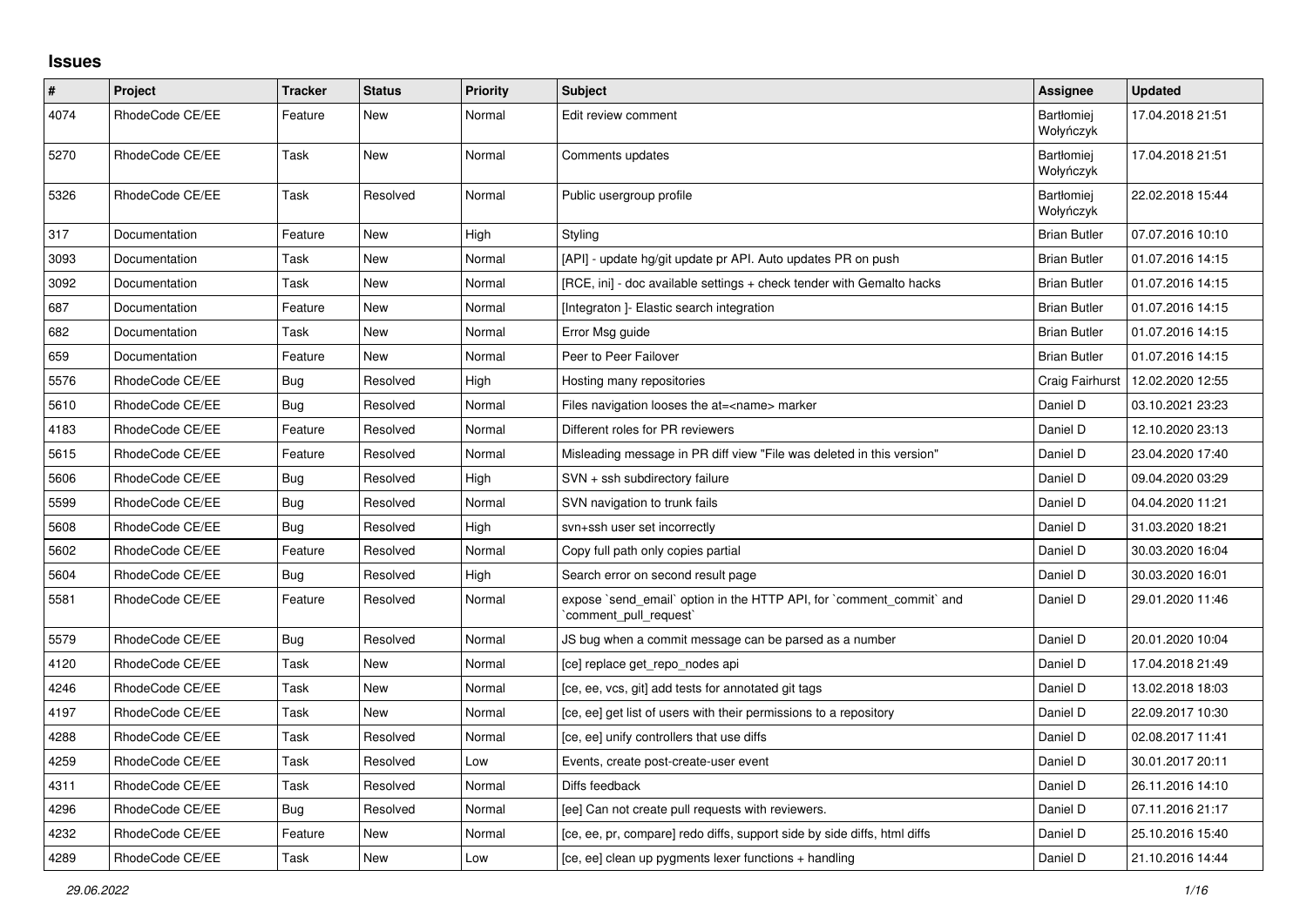| $\sharp$ | <b>Project</b>  | <b>Tracker</b> | <b>Status</b> | Priority | <b>Subject</b>                                                                                                       | <b>Assignee</b>             | <b>Updated</b>                   |
|----------|-----------------|----------------|---------------|----------|----------------------------------------------------------------------------------------------------------------------|-----------------------------|----------------------------------|
| 4278     | RhodeCode CE/EE | <b>Bug</b>     | Resolved      | Normal   | [admin] Clicking the save button in admin -> settings -> issue tracker leads to<br>exception if no patterns entered. | Daniel D                    | 18.10.2016 13:38                 |
| 4267     | RhodeCode CE/EE | Feature        | Resolved      | Normal   | [ce, ee] jira tracker integration wildcard project key support                                                       | Daniel D                    | 10.10.2016 20:13                 |
| 4268     | RhodeCode CE/EE | <b>Bug</b>     | Resolved      | High     | [ee] default reviewers from changed lines is returning wrong values                                                  | Daniel D                    | 06.10.2016 14:35                 |
| 4238     | RhodeCode CE/EE | Task           | Resolved      | Normal   | default reviewers updates                                                                                            | Daniel D                    | 06.10.2016 14:26                 |
| 4256     | RhodeCode CE/EE | <b>Bug</b>     | New           | Normal   | [ce, ee, ux] Source code highlight colors conflict with red/green inserted/deleted<br>blocks                         | Daniel D                    | 03.10.2016 05:00                 |
| 4233     | RhodeCode CE/EE | Bug            | Resolved      | High     | slack, git push problem                                                                                              | Daniel D                    | 26.09.2016 11:56                 |
| 1131     | RhodeCode CE/EE | Feature        | Resolved      | Normal   | Implement default reviewers for code review                                                                          | Daniel D                    | 21.09.2016 18:28                 |
| 4179     | RhodeCode CE/EE | Task           | New           | Normal   | [ce, ee] refine perms summary list                                                                                   | Daniel D                    | 14.09.2016 12:09                 |
| 4208     | RhodeCode CE/EE | <b>Bug</b>     | New           | Normal   | [ce, ee] test errors get hidden by error page                                                                        | Daniel D                    | 14.09.2016 12:00                 |
| 4225     | RhodeCode CE/EE | Feature        | Resolved      | Normal   | [ce, ee] repo group integrations cascade to child repo groups                                                        | Daniel D                    | 14.09.2016 11:12                 |
| 4223     | RhodeCode CE/EE | Bug            | Resolved      | High     | [git, tags] annotated tags not appearing in UI                                                                       | Daniel D                    | 12.09.2016 06:12                 |
| 4181     | RhodeCode CE/EE | Task           | Resolved      | Normal   | Integrations: allow root repos only integrations                                                                     | Daniel D                    | 31.08.2016 17:44                 |
| 4202     | RhodeCode CE/EE | Task           | Resolved      | Normal   | Polish the 503.html page                                                                                             | Daniel D                    | 30.08.2016 23:54                 |
| 4180     | RhodeCode CE/EE | Task           | Resolved      | Normal   | integrations: possible limit the updates sent                                                                        | Daniel D                    | 22.08.2016 12:22                 |
| 4173     | RhodeCode CE/EE | Bug            | Resolved      | Urgent   | [ce, ee] mysql recycle pool timeout not working                                                                      | Daniel D                    | 16.08.2016 22:02                 |
| 4175     | RhodeCode CE/EE | Feature        | Resolved      | Normal   | [ce, ee] repo group integrations                                                                                     | Daniel D                    | 16.08.2016 20:00                 |
| 4147     | RhodeCode CE/EE | Task           | New           | Normal   | [ce, ee, docs] Events documentation                                                                                  | Daniel D                    | 15.08.2016 12:33                 |
| 4157     | RhodeCode CE/EE | Feature        | <b>New</b>    | Normal   | [integrations] Integrate with industry standard SW development tools                                                 | Daniel D                    | 08.08.2016 12:55                 |
| 4092     | RhodeCode CE/EE | Bug            | Feedback      | Normal   | [ce, ee] Redmine/JIRA integrations - smart commits                                                                   | Daniel D                    | 21.07.2016 12:59                 |
| 4110     | RhodeCode CE/EE | Bug            | In Progress   | Normal   | [ce, ee] repos can be named admin, static                                                                            | Daniel D                    | 20.07.2016 19:51                 |
| 4091     | RhodeCode CE/EE | <b>Bug</b>     | Resolved      | Normal   | [ce, ee] Redmine integration blocks for 30 seconds if redmine server not available                                   | Daniel D                    | 15.07.2016 12:26                 |
| 4199     | RhodeCode CE/EE | <b>Bug</b>     | Resolved      | High     | investigate: ongoing SSL problems when switching to 4.X from 3.X                                                     | Johannes<br>Bornhold        | 15.09.2016 13:14                 |
| 4153     | RhodeCode CE/EE | Task           | Resolved      | Normal   | Optimize readme fetching by changing the system of readme detection                                                  | Johannes<br>Bornhold        | 09.09.2016 10:17                 |
| 3971     | RhodeCode CE/EE | Bug            | Resolved      | Normal   | [ce, vcs] Merge requests/Pull requests failing due to rebase problem                                                 | Johannes<br><b>Bornhold</b> | 19.07.2016 15:54                 |
| 4224     | RhodeCode CE/EE | <b>Bug</b>     | Resolved      | Normal   | [docs] update docs re: removing old instances when switching editions                                                | Lisa Quatmann               | 11.10.2016 15:36                 |
| 3488     | RhodeCode CE/EE | Bug            | Resolved      | Normal   | [frontend, styling] update icon font                                                                                 | Lisa Quatmann               | 04.10.2016 13:27                 |
| 4254     | RhodeCode CE/EE | Bug            | Resolved      | Normal   | [frontend] 500 Internal Server Error with i18n-ed pages                                                              | Lisa Quatmann               | 30.09.2016 14:38                 |
| 4121     | RhodeCode CE/EE | Bug            | Resolved      | Normal   | [ce, ee] server announcement has extra margin                                                                        |                             | Lisa Quatmann   26.09.2016 14:00 |
| 4194     | RhodeCode CE/EE | Task           | Resolved      | Normal   | move svn http backend out of labs into a real VCS settings                                                           |                             | Lisa Quatmann   14.09.2016 23:16 |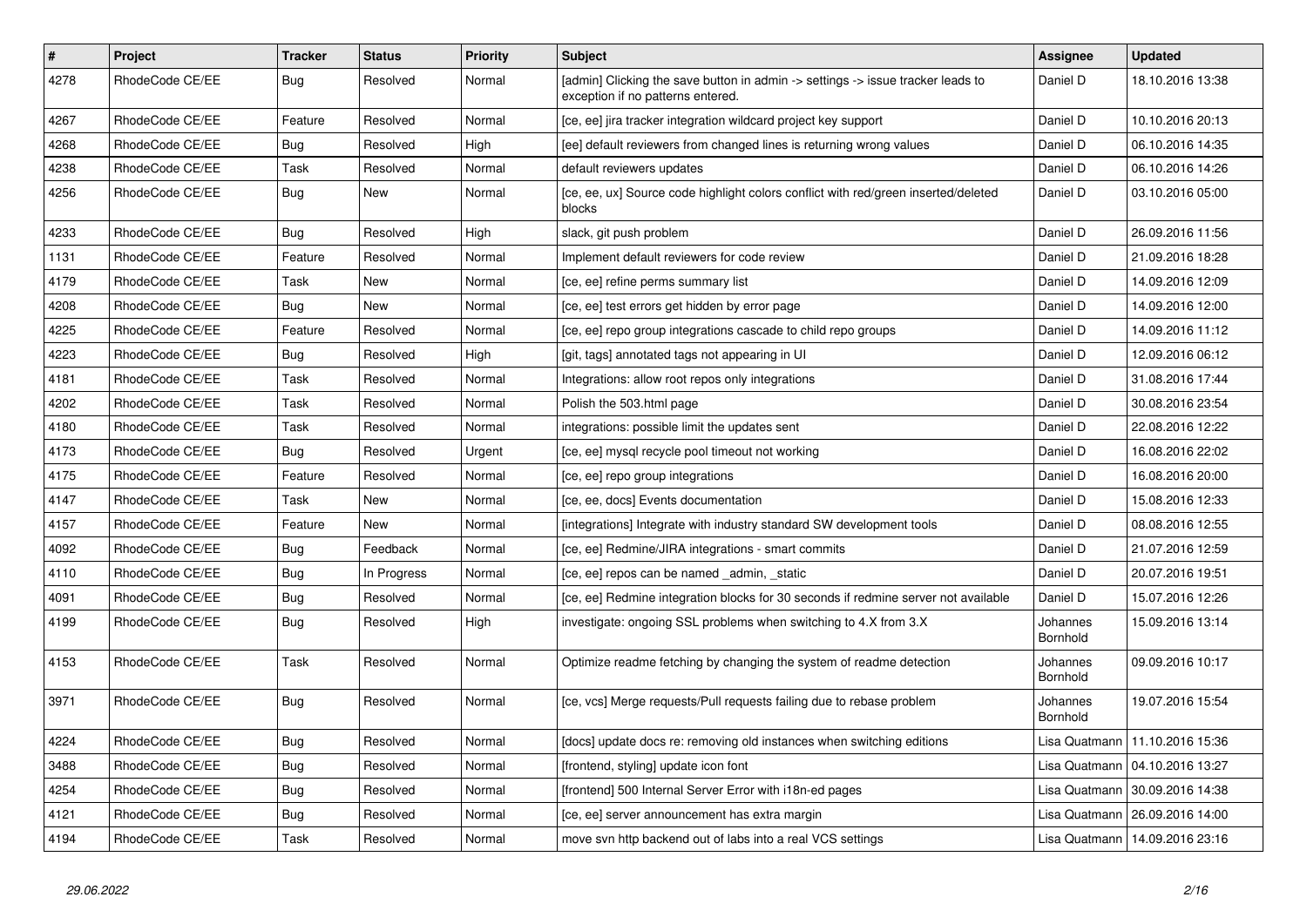| $\vert$ # | Project         | <b>Tracker</b> | <b>Status</b> | <b>Priority</b> | <b>Subject</b>                                                                                     | Assignee                     | <b>Updated</b>   |
|-----------|-----------------|----------------|---------------|-----------------|----------------------------------------------------------------------------------------------------|------------------------------|------------------|
| 4211      | RhodeCode CE/EE | Feature        | Resolved      | Normal          | [ce, ee] increase webhook flexibility                                                              | Marcin<br>Kuzminski<br>[CTO] | 20.06.2022 10:55 |
| 5653      | RhodeCode CE/EE | Feature        | <b>New</b>    | Normal          | Extend SSH clone to support cloning by repo id.                                                    | Marcin<br>Kuzminski<br>[CTO] | 17.02.2021 12:58 |
| 4155      | RhodeCode CE/EE | Bug            | Resolved      | Low             | Date of Last Change is not displayed correctly                                                     | Marcin<br>Kuzminski<br>[CTO] | 21.01.2020 02:20 |
| 5442      | RhodeCode CE/EE | Feature        | Resolved      | Low             | Preview of Jupyter notebooks                                                                       | Marcin<br>Kuzminski<br>[CTO] | 16.01.2019 16:33 |
| 5441      | RhodeCode CE/EE | Feature        | New           | Low             | Some files not parsed as XML files                                                                 | Marcin<br>Kuzminski<br>[CTO] | 12.06.2018 12:23 |
| 5386      | RhodeCode CE/EE | Task           | Resolved      | Normal          | Increase security for Email Change                                                                 | Marcin<br>Kuzminski<br>[CTO] | 17.02.2018 17:29 |
| 4000      | RhodeCode CE/EE | Feature        | New           | Normal          | Make compare more functional                                                                       | Marcin<br>Kuzminski<br>[CTO] | 18.11.2017 19:11 |
| 4193      | RhodeCode CE/EE | Feature        | In Progress   | Normal          | Improve Filter Functionality in the Change Log                                                     | Marcin<br>Kuzminski<br>[CTO] | 22.09.2017 10:25 |
| 5382      | RhodeCode CE/EE | Feature        | <b>New</b>    | Normal          | Support for repository aliases                                                                     | Marcin<br>Kuzminski<br>[CTO] | 04.09.2017 15:17 |
| 4219      | RhodeCode CE/EE | Feature        | Resolved      | Normal          | [ce, ee] Add mandatory reviewers for pull requests                                                 | Marcin<br>Kuzminski<br>[CTO] | 20.06.2017 15:23 |
| 5257      | RhodeCode CE/EE | Bug            | <b>New</b>    | Normal          | Git repository with big binary file provokes error and strange behavior/memory leak<br>of RH.      | Marcin<br>Kuzminski<br>[CTO] | 23.03.2017 22:02 |
| 5150      | RhodeCode CE/EE | Task           | Resolved      | Normal          | Password reset promts in my account should be hidden in accounts that are not of<br>type rhodecode | Marcin<br>Kuzminski<br>[CTO] | 02.01.2017 16:34 |
| 4670      | RhodeCode CE/EE | Task           | Resolved      | Normal          | Release 4.5.1                                                                                      | Marcin<br>Kuzminski<br>[CTO] | 06.12.2016 21:13 |
| 4276      | RhodeCode CE/EE | Bug            | Resolved      | Normal          | System info page uses mercurial/git versions from RhodeCode instead of VCSServer                   | Marcin<br>Kuzminski<br>[CTO] | 14.11.2016 21:19 |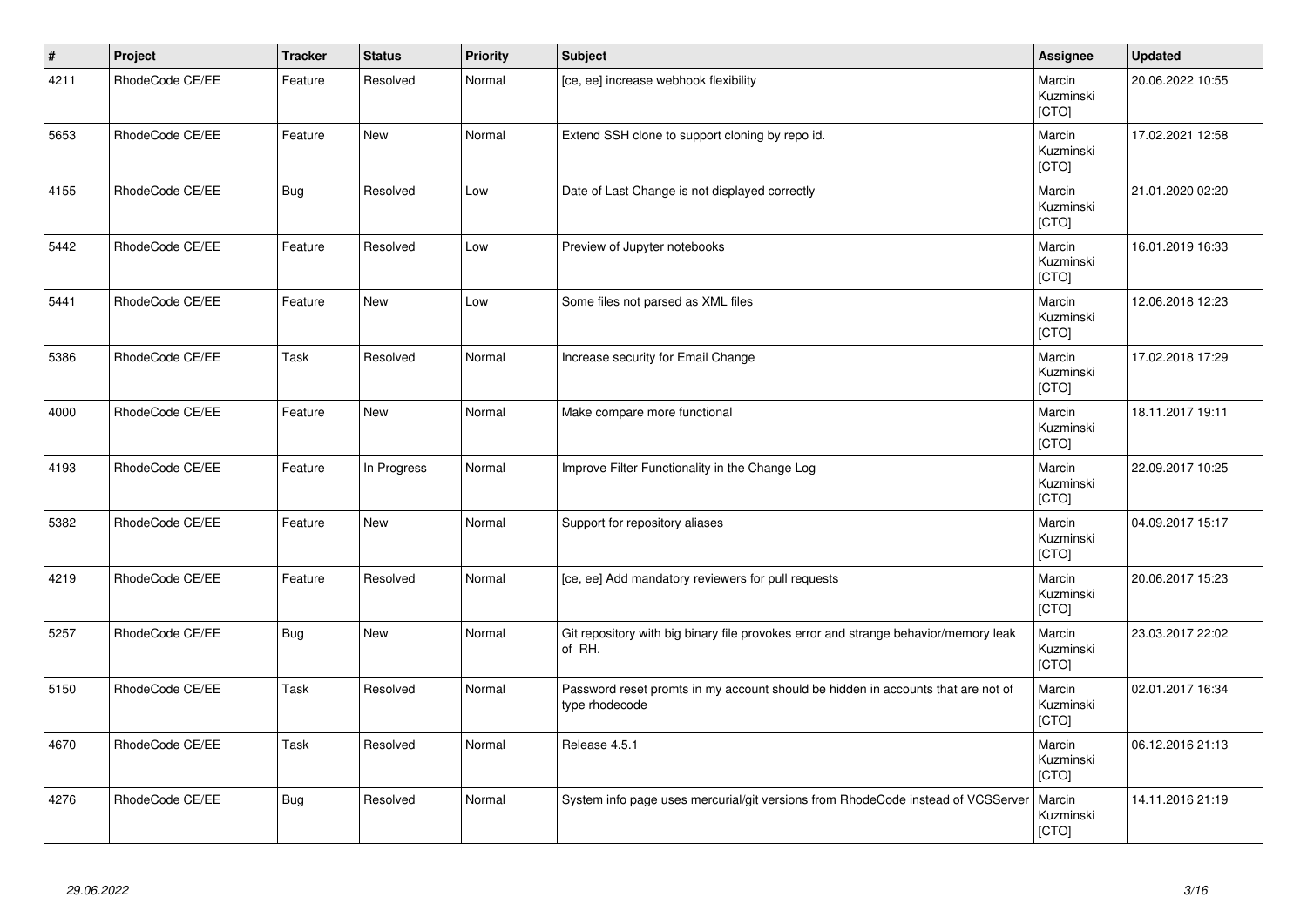| $\vert$ # | Project         | <b>Tracker</b> | <b>Status</b> | <b>Priority</b> | <b>Subject</b>                                                                        | Assignee                     | <b>Updated</b>   |
|-----------|-----------------|----------------|---------------|-----------------|---------------------------------------------------------------------------------------|------------------------------|------------------|
| 4297      | RhodeCode CE/EE | Task           | Resolved      | Normal          | redo the my-pull-requests page to use the datagrid                                    | Marcin<br>Kuzminski<br>[CTO] | 01.11.2016 09:31 |
| 4282      | RhodeCode CE/EE | Task           | Resolved      | Normal          | Add inode limit together with disk usage                                              | Marcin<br>Kuzminski<br>[CTO] | 19.10.2016 12:18 |
| 4281      | RhodeCode CE/EE | Task           | Resolved      | Normal          | Fix docs on To `increase database performance`                                        | Marcin<br>Kuzminski<br>[CTO] | 18.10.2016 16:39 |
| 4245      | RhodeCode CE/EE | Task           | Resolved      | Normal          | Convert control command to use http mode by default                                   | Marcin<br>Kuzminski<br>[CTO] | 14.10.2016 16:13 |
| 4250      | RhodeCode CE/EE | <b>Bug</b>     | Resolved      | Normal          | Adding a reviewer into existing PR doesn't set a reason.                              | Marcin<br>Kuzminski<br>[CTO] | 07.10.2016 20:05 |
| 4178      | RhodeCode CE/EE | <b>Bug</b>     | Resolved      | Normal          | RhodeCode EE OVA VM wont run on a ESX 6.0 host                                        | Marcin<br>Kuzminski<br>[CTO] | 15.09.2016 13:25 |
| 4213      | RhodeCode CE/EE | Feature        | <b>New</b>    | High            | Embed PostgreSQL database                                                             | Marcin<br>Kuzminski<br>[CTO] | 03.09.2016 23:45 |
| 4184      | RhodeCode CE/EE | Bug            | Resolved      | High            | fix content INT overflow bug                                                          | Marcin<br>Kuzminski<br>[CTO] | 23.08.2016 10:31 |
| 3454      | RhodeCode CE/EE | Task           | Feedback      | Normal          | [ce/ee] visually differentiate the two editions                                       | Marcin<br>Kuzminski<br>[CTO] | 10.08.2016 03:30 |
| 4035      | RhodeCode CE/EE | Bug            | In Progress   | Normal          | failed to create whoosh index                                                         | Marcin<br>Kuzminski<br>[CTO] | 06.07.2016 00:04 |
| 4065      | RhodeCode CE/EE | <b>Bug</b>     | Resolved      | Normal          | [ux, login] 404 on login after comment attempt                                        | Marcin<br>Kuzminski<br>[CTO] | 04.07.2016 00:40 |
| 4036      | RhodeCode CE/EE | <b>Bug</b>     | Resolved      | Normal          | encrypted clone_uri can throw unicodeerror after key change                           | Marcin<br>Kuzminski<br>[CTO] | 27.06.2016 19:38 |
| 3556      | RhodeCode CE/EE | Task           | Resolved      | Normal          | Disable and rename initial_repo_scan flag                                             | Marcin<br>Kuzminski<br>[CTO] | 22.04.2016 14:33 |
| 3549      | RhodeCode CE/EE | <b>Bug</b>     | Resolved      | Normal          | [4.0.0 regression], file source links use last commit id instead of current commit id | Marcin<br>Kuzminski<br>[CTO] | 21.04.2016 16:10 |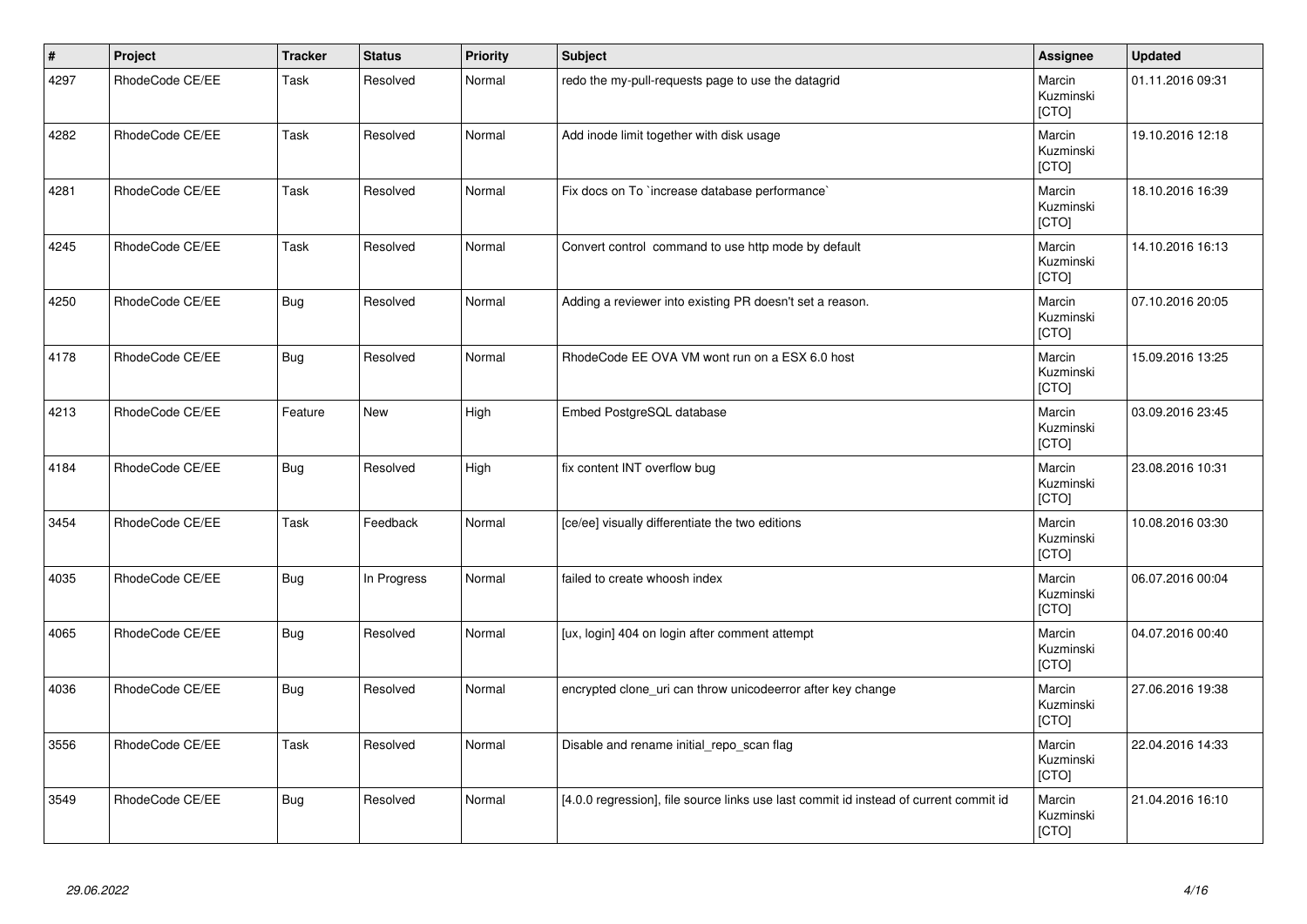| $\pmb{\#}$ | <b>Project</b>       | <b>Tracker</b> | <b>Status</b> | <b>Priority</b> | <b>Subject</b>                                                                                       | Assignee                     | <b>Updated</b>   |
|------------|----------------------|----------------|---------------|-----------------|------------------------------------------------------------------------------------------------------|------------------------------|------------------|
| 3483       | RhodeCode CE/EE      | <b>Bug</b>     | New           | Normal          | oauth: disable 3rd party registration if RhodeCode registration is disabled                          | Marcin<br>Kuzminski<br>[CTO] | 13.04.2016 12:13 |
| 5587       | RhodeCode CE/EE      | <b>Bug</b>     | Resolved      | Normal          | Broken metatags in 4.18.1                                                                            | <b>Marcin Lulek</b>          | 29.01.2020 11:46 |
| 4234       | RhodeCode CE/EE      | Task           | <b>New</b>    | Normal          | prepare and test RhodeCode VM image for AWS                                                          | Marcin Lulek                 | 11.07.2017 13:32 |
| 4269       | RhodeCode CE/EE      | Support        | Resolved      | Normal          | Allow flash messages to be permanently surpressed                                                    | Marcin Lulek                 | 14.10.2016 12:46 |
| 4052       | RhodeCode Appenlight | Task           | New           | Normal          | release fixes                                                                                        | <b>Marcin Lulek</b>          | 29.06.2016 12:14 |
| 4251       | RhodeCode CE/EE      | Task           | Feedback      | High            | [customer] Pull request with subrepos                                                                | Martin<br>Bornhold           | 10.11.2016 17:52 |
| 4277       | RhodeCode CE/EE      | <b>Bug</b>     | Resolved      | Normal          | [frontend] System info page does not work correctly in safari.                                       | Martin<br>Bornhold           | 04.11.2016 12:08 |
| 3950       | RhodeCode CE/EE      | <b>Bug</b>     | Resolved      | Normal          | [ce, ee] trying to merge pr against a deleted branch/bookmark breaks the pr page                     | Martin<br>Bornhold           | 27.10.2016 16:12 |
| 4279       | RhodeCode CE/EE      | <b>Bug</b>     | Resolved      | Normal          | re-captcha validation is broken                                                                      | Martin<br>Bornhold           | 26.10.2016 22:27 |
| 1055       | RhodeCode CE/EE      | Feature        | Resolved      | Normal          | [pr, vcs] Expose the shadow repository of a pull request                                             | Martin<br>Bornhold           | 26.10.2016 10:33 |
| 4271       | RhodeCode CE/EE      | <b>Bug</b>     | Resolved      | Normal          | Browsing new repository groups via SVN issue                                                         | Martin<br>Bornhold           | 19.10.2016 11:11 |
| 4273       | RhodeCode CE/EE      | <b>Bug</b>     | Resolved      | Urgent          | GIT executable not seen by vcsserver                                                                 | Martin<br>Bornhold           | 13.10.2016 15:45 |
| 4237       | RhodeCode CE/EE      | Task           | Resolved      | Normal          | Enable HTTP support                                                                                  | Martin<br>Bornhold           | 12.10.2016 11:51 |
| 4247       | RhodeCode CE/EE      | <b>Bug</b>     | Resolved      | Normal          | [vcs] Using current time as timestamp during archive creating leads to changing<br>hashes            | Martin<br>Bornhold           | 28.09.2016 12:07 |
| 4244       | RhodeCode CE/EE      | Support        | Resolved      | Normal          | mod day syn template error when using auth realm with spaces in it                                   | Martin<br>Bornhold           | 28.09.2016 12:07 |
| 4243       | RhodeCode CE/EE      | Support        | Resolved      | High            | Gist visibility update?                                                                              | Martin<br>Bornhold           | 27.09.2016 06:40 |
| 4203       | RhodeCode CE/EE      | Task           | Resolved      | Normal          | Get rid of svn.proxy.parent_path_root, and replace it with reading storage location<br>from Database | Martin<br>Bornhold           | 22.09.2016 14:31 |
| 5368       | RhodeCode CE/EE      | Feature        | Resolved      | Normal          | Mercurial: Close branch before merging it                                                            | Mathieu Cantin               | 21.01.2020 02:11 |
| 3372       | RhodeCode CE/EE      | Bug            | In Progress   | High            | [Idap, groups] Customer gets an empty list of groups                                                 | Mikhail<br>Chernykh          | 08.06.2016 11:32 |
| 5548       | RhodeCode CE/EE      | Feature        | New           | Normal          | Initial Search API                                                                                   | Peter Colledge               | 07.07.2019 22:21 |
| 5523       | RhodeCode CE/EE      | <b>Bug</b>     | Resolved      | High            | user from AD is asked to change his password when logs in.                                           | Thierry<br>Wynsdau           | 28.05.2020 20:28 |
| 5516       | RhodeCode CE/EE      | Support        | Resolved      | High            | Cannot log into RhodeCode                                                                            | Thierry<br>Wynsdau           | 28.05.2020 20:28 |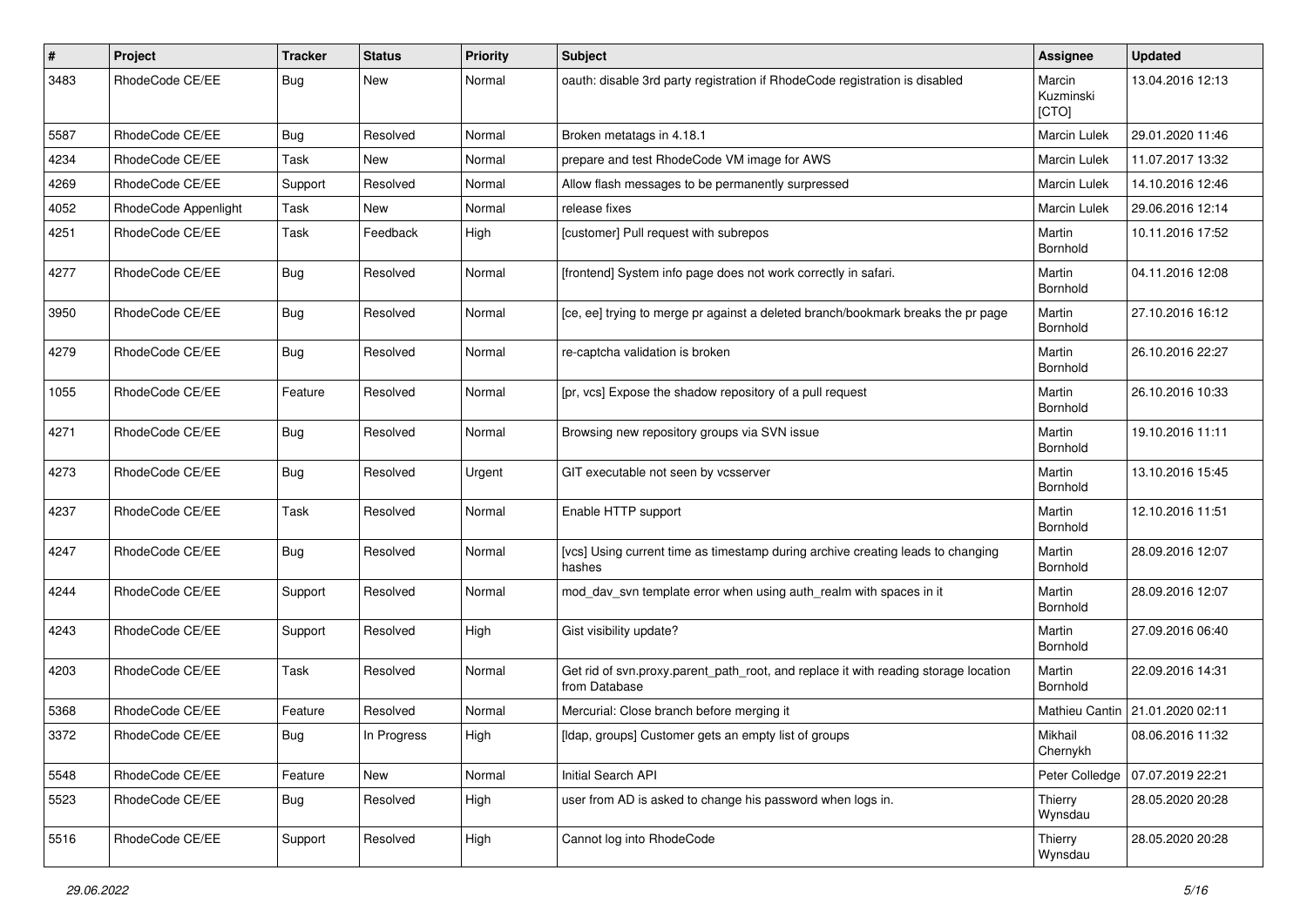| $\sharp$ | Project                  | <b>Tracker</b> | <b>Status</b> | Priority  | <b>Subject</b>                                                                                                                       | <b>Assignee</b>    | <b>Updated</b>   |
|----------|--------------------------|----------------|---------------|-----------|--------------------------------------------------------------------------------------------------------------------------------------|--------------------|------------------|
| 5553     | RhodeCode CE/EE          | Bug            | New           | Normal    | Exceptions Tracker - Exception ID: 140095575901360 after upgrade to the lastes<br>version                                            | Thierry<br>Wynsdau | 10.07.2019 10:33 |
| 5662     | RhodeCode CE/EE          | Bug            | <b>New</b>    | Normal    | Full text search not working due to crash in whoosh                                                                                  |                    | 07.06.2022 08:31 |
| 5501     | <b>RhodeCode Control</b> | Bug            | New           | Normal    | rccontrol throwing rccontrol.lib.exceptions.SupervisorFailedToStart                                                                  |                    | 19.05.2022 19:32 |
| 5628     | Documentation            | Bug            | <b>New</b>    | Normal    | Problems with SSH Connection docs                                                                                                    |                    | 06.05.2022 21:14 |
| 5679     | RhodeCode CE/EE          | Bug            | New           | Normal    | Data directory continues to grow until it fills disk partition                                                                       |                    | 25.04.2022 11:42 |
| 5680     | RhodeCode CE/EE          | Bug            | <b>New</b>    | High      | Inconsistent timezone display                                                                                                        |                    | 20.04.2022 14:15 |
| 5677     | RhodeCode CE/EE          | Support        | <b>New</b>    | Normal    | PR cross merge                                                                                                                       |                    | 28.01.2022 16:59 |
| 5672     | RhodeCode CE/EE          | Bug            | New           | Normal    | Unable to browse git repository folders with # in names                                                                              |                    | 16.12.2021 18:13 |
| 5670     | RhodeCode CE/EE          | Bug            | <b>New</b>    | Normal    | Repo-level administrators can usurp owner of repoistory                                                                              |                    | 01.12.2021 16:18 |
| 5613     | RhodeCode CE/EE          | Feature        | New           | Low       | Feature Request: Issue tracker link in new tab/window                                                                                |                    | 03.10.2021 23:25 |
| 5612     | RhodeCode CE/EE          | Bug            | <b>New</b>    | Low       | CPU cores getting maxed out by VCSServer on Repository Size request                                                                  |                    | 03.10.2021 23:25 |
| 5611     | RhodeCode CE/EE          | Feature        | Resolved      | Normal    | Add information "is the pull request up to date?" in the PR page                                                                     |                    | 03.10.2021 23:24 |
| 5669     | RhodeCode CE/EE          | <b>Bug</b>     | Resolved      | Normal    | Mercurial commit messages doesn't show cyrillic symbols                                                                              |                    | 01.10.2021 10:39 |
| 5434     | RhodeCode CE/EE          | Bug            | Resolved      | Immediate | Locale problem                                                                                                                       |                    | 01.10.2021 09:51 |
| 5510     | RhodeCode CE/EE          | Bug            | New           | High      | AssertionError: unexpected parameters: user agent & hook type                                                                        |                    | 31.07.2021 11:14 |
| 5664     | RhodeCode CE/EE          | Bug            | New           | Normal    | Regression: When assigning permissions, cannot see own group in auto-complete<br>without special conditions                          |                    | 29.07.2021 10:49 |
| 5655     | RhodeCode CE/EE          | Bug            | Resolved      | Normal    | New public gist's id is always auto generated                                                                                        |                    | 01.07.2021 12:06 |
| 5560     | RhodeCode CE/EE          | Bug            | Resolved      | High      | Check all permission API function to flush caches for auth perms                                                                     |                    | 08.06.2021 23:56 |
| 5656     | RhodeCode CE/EE          | Bug            | Resolved      | Normal    | Error for branch permission page                                                                                                     |                    | 30.04.2021 08:53 |
| 5652     | RhodeCode CE/EE          | <b>Bug</b>     | Resolved      | Normal    | Pull Requests: when title and descriptions contains character [] {} and () index out of<br>bound when attempting to comment/approve. |                    | 30.04.2021 08:53 |
| 5651     | RhodeCode CE/EE          | <b>Bug</b>     | Resolved      | Normal    | Pull requests can get stuck if the diff is too large (it was created by mistake but we<br>can't open it to delete it)                |                    | 30.04.2021 08:53 |
| 5642     | RhodeCode CE/EE          | Feature        | Resolved      | Normal    | pull request version column in commit list                                                                                           |                    | 30.04.2021 08:53 |
| 5643     | RhodeCode CE/EE          | Feature        | Resolved      | Low       | jump to bottom of review                                                                                                             |                    | 30.04.2021 08:53 |
| 5636     | RhodeCode CE/EE          | Bug            | Resolved      | High      | Remap and Rescan 500 Internal Server Error                                                                                           |                    | 30.04.2021 08:53 |
| 5657     | RhodeCode CE/EE          | Bug            | <b>New</b>    | Normal    | Error in maintenance page                                                                                                            |                    | 30.03.2021 15:09 |
| 4090     | RhodeCode CE/EE          | Bug            | Resolved      | Normal    | test ticket                                                                                                                          |                    | 09.03.2021 20:39 |
| 5654     | RhodeCode CE/EE          | <b>Bug</b>     | New           | Normal    | Comment formatting broken when containing @ in a code block                                                                          |                    | 24.02.2021 12:10 |
| 5638     | RhodeCode CE/EE          | Feature        | New           | Normal    | Add "Copy full url path" button                                                                                                      |                    | 05.02.2021 20:23 |
| 5600     | RhodeCode CE/EE          | Feature        | New           | Normal    | Change default repository landing page                                                                                               |                    | 27.01.2021 01:04 |
| 5645     | RhodeCode CE/EE          | <b>Bug</b>     | New           | High      | Rhodecode returns 400 Bad request on huge mercurial repos                                                                            |                    | 18.12.2020 06:29 |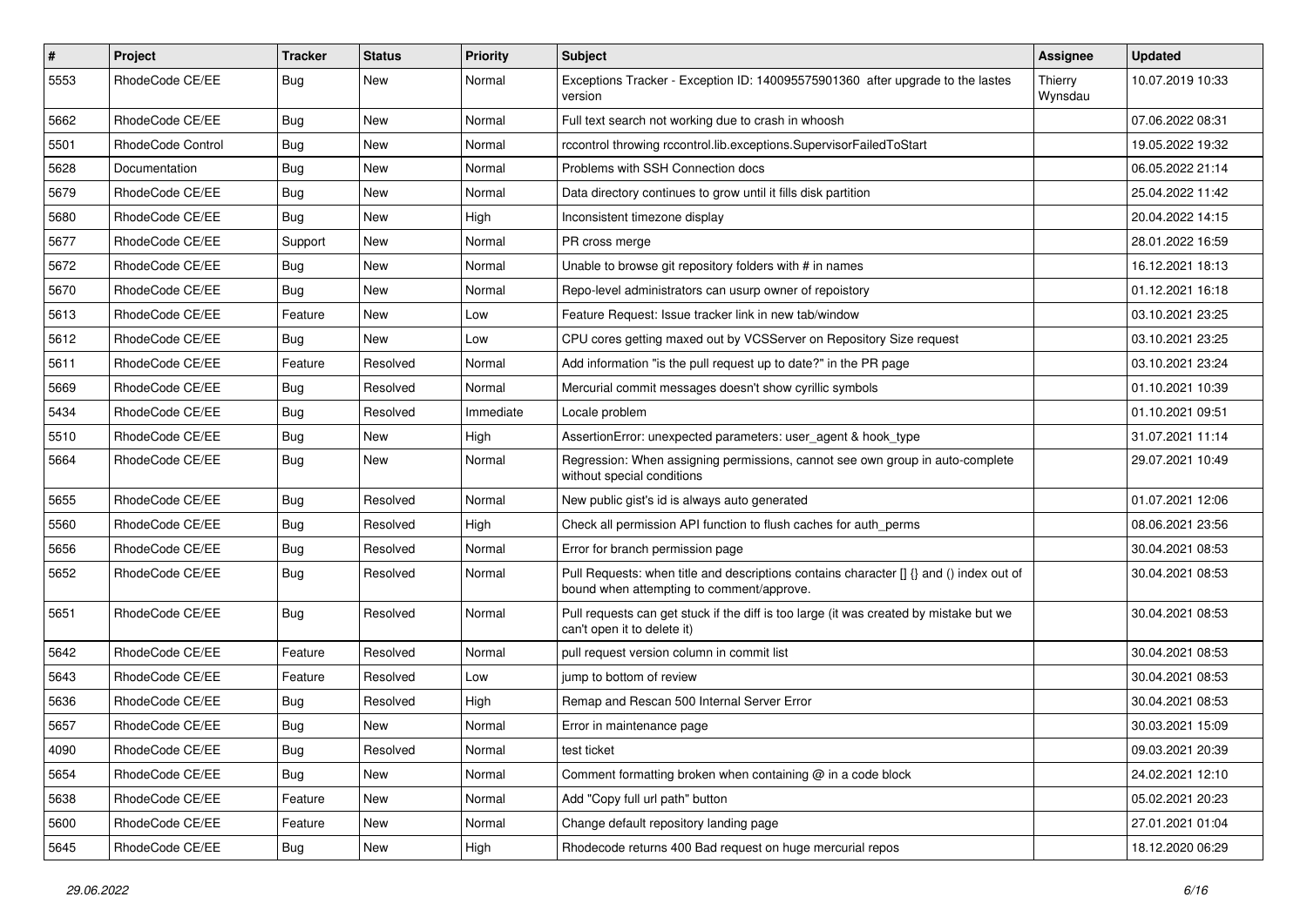| $\sharp$ | Project         | <b>Tracker</b> | <b>Status</b> | <b>Priority</b> | <b>Subject</b>                                                                                                     | Assignee | <b>Updated</b>   |
|----------|-----------------|----------------|---------------|-----------------|--------------------------------------------------------------------------------------------------------------------|----------|------------------|
| 5649     | RhodeCode CE/EE | <b>Bug</b>     | New           | Normal          | test-file-upload                                                                                                   |          | 17.12.2020 23:08 |
| 5644     | RhodeCode CE/EE | Bug            | <b>New</b>    | Normal          | PR inks to comments not working if files are collapsed                                                             |          | 02.12.2020 10:42 |
| 5635     | RhodeCode CE/EE | Feature        | Resolved      | Normal          | Remember column sorted by of the "Pull Requests You Participate In" table                                          |          | 30.11.2020 22:30 |
| 5641     | RhodeCode CE/EE | Feature        | New           | Normal          | "Add draft" / (x) button usability                                                                                 |          | 30.11.2020 20:53 |
| 5639     | RhodeCode CE/EE | Support        | <b>New</b>    | High            | 500 Internal Server Error   The server has either erred  after importing Database<br>from backup                   |          | 22.11.2020 09:15 |
| 5637     | RhodeCode CE/EE | Feature        | <b>New</b>    | Normal          | Clone URL templates - add per repository/namespace                                                                 |          | 29.10.2020 09:38 |
| 5633     | RhodeCode CE/EE | <b>Bug</b>     | Resolved      | Normal          | Moderately large pull requests fail because inefficient use of reviewer_data_json<br>column in pull requests table |          | 12.10.2020 23:13 |
| 5634     | RhodeCode CE/EE | Bug            | Resolved      | Normal          | Quick Search Toolbar bugs out if pull request contains unicode double quote<br>character "                         |          | 12.10.2020 23:13 |
| 5632     | RhodeCode CE/EE | <b>Bug</b>     | New           | Normal          | Missing Parent Folder for Personal Repo lacks proper handling                                                      |          | 03.08.2020 07:56 |
| 5631     | RhodeCode CE/EE | Feature        | <b>New</b>    | Normal          | Change target of PR                                                                                                |          | 31.07.2020 17:05 |
| 5574     | RhodeCode CE/EE | Feature        | Resolved      | Normal          | hg: Information for external hooks                                                                                 |          | 30.07.2020 15:40 |
| 5622     | RhodeCode CE/EE | Bug            | Resolved      | High            | Upgrade from 4.18.3 to 4.19.3 broke all PRs                                                                        |          | 28.07.2020 16:44 |
| 5623     | RhodeCode CE/EE | Bug            | Resolved      | Normal          | Credentials for remote repository URL leaking in Repository Header                                                 |          | 22.07.2020 00:47 |
| 5630     | RhodeCode CE/EE | Bug            | New           | Normal          | Inline comments do not follow the line of code                                                                     |          | 21.07.2020 11:25 |
| 5629     | RhodeCode CE/EE | <b>Bug</b>     | New           | Normal          | Diff truncated on small files                                                                                      |          | 21.07.2020 08:58 |
| 5531     | RhodeCode Tools | <b>Bug</b>     | New           | Normal          | rhodecode-index: default cli opts overwrite given mapping file                                                     |          | 17.07.2020 17:36 |
| 5627     | Documentation   | Bug            | New           | Normal          | Immediate re-run of rhodecode-index throws warnings on some repos (and suggests<br>rebuild from scratch)           |          | 02.07.2020 19:41 |
| 5626     | RhodeCode CE/EE | <b>Bug</b>     | New           | Normal          | Whoosh full-text indexing is fully indexing all repos, not recognizing forks                                       |          | 02.07.2020 19:24 |
| 5625     | Documentation   | <b>Bug</b>     | New           | Normal          | Feedback on RhodeCode Full-text search docs                                                                        |          | 02.07.2020 19:22 |
| 5624     | RhodeCode CE/EE | <b>Bug</b>     | <b>New</b>    | Normal          | Timeout when trying to test SMTP email configuration                                                               |          | 01.07.2020 20:01 |
| 5621     | RhodeCode CE/EE | <b>Bug</b>     | Resolved      | Urgent          | $LDAP + User Groups$ authentication plugin not working after upgrade to 4.19. $x$                                  |          | 15.06.2020 17:56 |
| 5620     | RhodeCode CE/EE | <b>Bug</b>     | Resolved      | Normal          | Regression of mail rendering in Thunderbird                                                                        |          | 15.06.2020 16:45 |
| 5619     | RhodeCode CE/EE | <b>Bug</b>     | Resolved      | Normal          | Setting Landing Commit to SVN Trunk results in Files tab hitting a 404                                             |          | 04.06.2020 23:51 |
| 5601     | RhodeCode CE/EE | Feature        | Resolved      | Normal          | Default navigation should be by branch name not commit id                                                          |          | 04.06.2020 23:51 |
| 5590     | RhodeCode CE/EE | Bug            | New           | Normal          | Pull Request creation takes 2 minutes                                                                              |          | 28.05.2020 20:48 |
| 5555     | RhodeCode CE/EE | <b>Bug</b>     | Resolved      | Normal          | Making Repository Public does not update the Default User Permissions                                              |          | 28.05.2020 20:26 |
| 5594     | RhodeCode CE/EE | Bug            | Resolved      | Normal          | Credentials in Repository Settings for Pull requests are exposed                                                   |          | 28.05.2020 20:25 |
| 5618     | RhodeCode CE/EE | Support        | New           | Normal          | Getting HTTP 502 Bad Gateway when trying to push (or clone) on a slow network                                      |          | 27.05.2020 21:56 |
| 5561     | RhodeCode CE/EE | <b>Bug</b>     | Resolved      | Normal          | PR diff doesn't update when target changes                                                                         |          | 21.05.2020 11:53 |
| 5617     | RhodeCode CE/EE | Feature        | New           | Normal          | Allow PRs to non-head bookmarks                                                                                    |          | 20.05.2020 12:25 |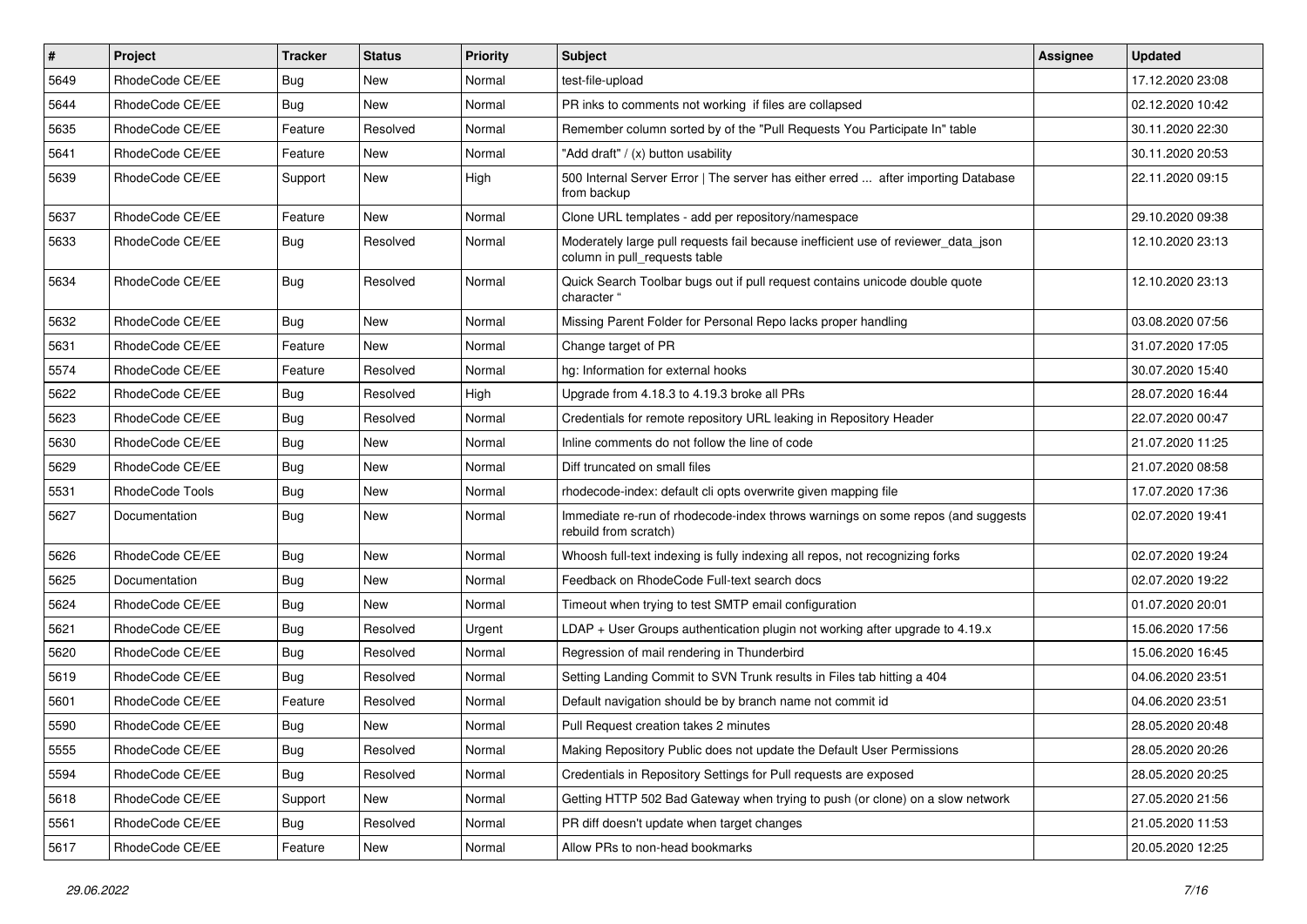| $\vert$ # | Project           | <b>Tracker</b> | <b>Status</b> | <b>Priority</b> | Subject                                                                                         | <b>Assignee</b> | <b>Updated</b>   |
|-----------|-------------------|----------------|---------------|-----------------|-------------------------------------------------------------------------------------------------|-----------------|------------------|
| 5614      | RhodeCode CE/EE   | Feature        | Resolved      | Normal          | Show context function name in hg diffs                                                          |                 | 23.04.2020 13:43 |
| 5583      | RhodeCode CE/EE   | Feature        | Resolved      | Normal          | rcextensions hook for pull request comment                                                      |                 | 23.04.2020 13:42 |
| 5596      | RhodeCode CE/EE   | Bug            | Resolved      | Normal          | Pull Request duplicated after description edit                                                  |                 | 14.04.2020 13:28 |
| 5609      | RhodeCode CE/EE   | Support        | Resolved      | Normal          | Change git diff algorithm                                                                       |                 | 31.03.2020 22:08 |
| 5605      | RhodeCode CE/EE   | <b>Bug</b>     | Resolved      | Normal          | Cannot set subversion compatibility to 1.10                                                     |                 | 30.03.2020 17:27 |
| 5603      | RhodeCode CE/EE   | Feature        | Resolved      | Normal          | Code search - highlight matching search terms                                                   |                 | 30.03.2020 11:16 |
| 5585      | RhodeCode CE/EE   | Feature        | Resolved      | Normal          | Minimize downtime on rccontrol upgrade                                                          |                 | 27.03.2020 09:45 |
| 5598      | Documentation     | Bug            | New           | Low             | Typo in force delete command                                                                    |                 | 19.03.2020 20:10 |
| 5595      | RhodeCode CE/EE   | Feature        | <b>New</b>    | Normal          | Group code review mail notification                                                             |                 | 03.03.2020 10:17 |
| 3981      | RhodeCode CE/EE   | Feature        | Resolved      | Normal          | Add cloud hosting like Gitlab, GitHub                                                           |                 | 02.03.2020 09:14 |
| 5593      | RhodeCode CE/EE   | Support        | New           | Normal          | <b>SSH</b> connections                                                                          |                 | 17.02.2020 16:18 |
| 5591      | Documentation     | Support        | New           | Normal          | documentation typo                                                                              |                 | 04.02.2020 19:43 |
| 5586      | RhodeCode CE/EE   | Feature        | <b>New</b>    | Normal          | @mention should be a link                                                                       |                 | 29.01.2020 11:46 |
| 5588      | RhodeCode CE/EE   | <b>Bug</b>     | New           | Normal          | wrong rendering of issue tracker pattern                                                        |                 | 29.01.2020 11:24 |
| 5584      | RhodeCode CE/EE   | Feature        | <b>New</b>    | Normal          | "update pull request link" message on vcs client                                                |                 | 23.01.2020 10:32 |
| 5229      | RhodeCode CE/EE   | Task           | Resolved      | Normal          | add support for https://clipboardjs.com/                                                        |                 | 21.01.2020 02:19 |
| 5469      | RhodeCode CE/EE   | Feature        | Resolved      | Normal          | elastisearch > 2.x not supported?                                                               |                 | 21.01.2020 02:19 |
| 5518      | RhodeCode CE/EE   | <b>Bug</b>     | Resolved      | Normal          | Zero-sized files in /rhodecode/config/rcextensions/examples                                     |                 | 21.01.2020 02:18 |
| 5272      | RhodeCode CE/EE   | Feature        | Resolved      | Normal          | Pull Request checklist                                                                          |                 | 21.01.2020 02:09 |
| 5554      | RhodeCode CE/EE   | Support        | Resolved      | Normal          | How to increase number of commits shown in pagination on dashboard and<br>changelog             |                 | 21.01.2020 02:08 |
| 5569      | RhodeCode CE/EE   | <b>Bug</b>     | Resolved      | Normal          | SshWrapper error                                                                                |                 | 21.01.2020 02:02 |
| 5575      | RhodeCode CE/EE   | <b>Bug</b>     | Resolved      | Low             | Filtering username containing '-' does not work in Admin audit log panel                        |                 | 20.01.2020 10:04 |
| 5567      | RhodeCode CE/EE   | <b>Bug</b>     | Resolved      | High            | Error after PR was updated                                                                      |                 | 20.01.2020 10:04 |
| 5573      | RhodeCode CE/EE   | <b>Bug</b>     | Resolved      | Normal          | Wrong notification Base Url for Email-Integrations                                              |                 | 16.01.2020 08:53 |
| 5582      | RhodeCode Control | Feature        | New           | Normal          | Add the version number of a PR in the HTTP API                                                  |                 | 15.01.2020 10:45 |
| 5556      | RhodeCode CE/EE   | Bug            | New           | Normal          | After upgrade RhodeCode Enterprise, pull request via API adds repo owner as<br>default reviewer |                 | 01.01.2020 13:09 |
| 5200      | RhodeCode CE/EE   | Task           | New           | Normal          | investigate search improvements                                                                 |                 | 16.12.2019 16:04 |
| 5541      | RhodeCode CE/EE   | Support        | New           | Normal          | <b>SVN Settings: Repository Patterns</b>                                                        |                 | 16.12.2019 15:35 |
| 5557      | RhodeCode CE/EE   | <b>Bug</b>     | Resolved      | Normal          | Consider removing slashes from the RSS feed names                                               |                 | 31.10.2019 19:54 |
| 5571      | RhodeCode CE/EE   | <b>Bug</b>     | Resolved      | Normal          | redmine does not work with firefox any more                                                     |                 | 25.10.2019 12:38 |
| 5570      | RhodeCode CE/EE   | <b>Bug</b>     | New           | Normal          | Remap repositories always fail in RhodeCode community                                           |                 | 04.10.2019 14:50 |
| 5507      | RhodeCode CE/EE   | <b>Bug</b>     | Resolved      | Normal          | Markdown rendering needs improvement                                                            |                 | 15.08.2019 15:40 |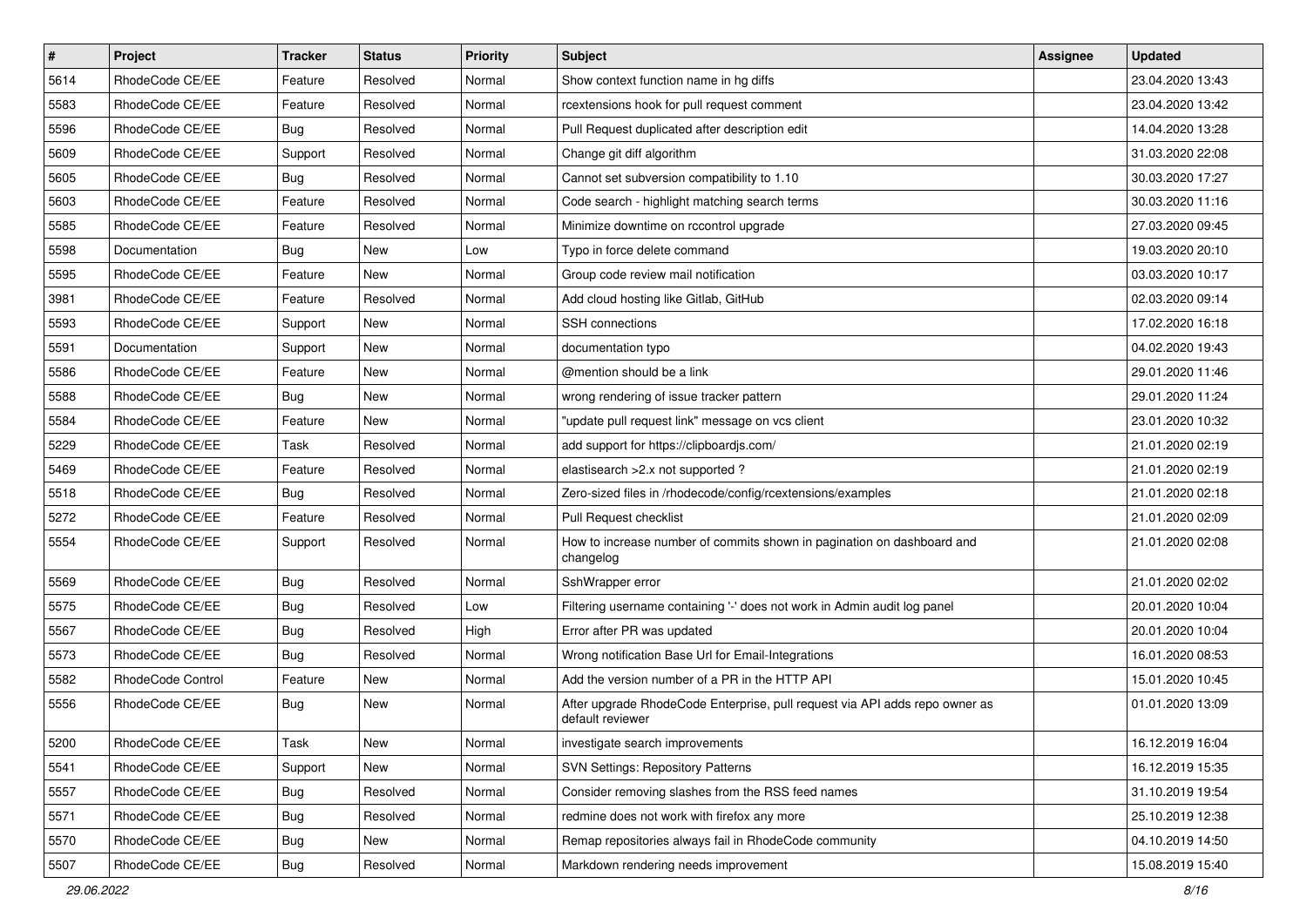| $\pmb{\#}$ | Project           | <b>Tracker</b> | <b>Status</b> | <b>Priority</b> | <b>Subject</b>                                                                                                                    | <b>Assignee</b> | <b>Updated</b>   |
|------------|-------------------|----------------|---------------|-----------------|-----------------------------------------------------------------------------------------------------------------------------------|-----------------|------------------|
| 5558       | RhodeCode CE/EE   | Bug            | Resolved      | Low             | Commit compare window covers text                                                                                                 |                 | 08.07.2019 18:12 |
| 5399       | RhodeCode CE/EE   | Bug            | In Progress   | High            | Issues with Git LFS integration                                                                                                   |                 | 07.07.2019 22:21 |
| 5513       | RhodeCode CE/EE   | Bug            | Resolved      | High            | Gist: GitHub flavoured markdown gist creation fails                                                                               |                 | 07.07.2019 22:21 |
| 5559       | RhodeCode CE/EE   | Bug            | New           | Normal          | Timezone handling issue on repos list                                                                                             |                 | 07.07.2019 22:19 |
| 5552       | RhodeCode CE/EE   | Feature        | <b>New</b>    | High            | PR dependency across repos                                                                                                        |                 | 22.06.2019 01:15 |
| 5551       | Documentation     | Bug            | New           | Normal          | Mention LargeFile and LFS in the Backup page                                                                                      |                 | 21.04.2019 20:58 |
| 5550       | RhodeCode CE/EE   | Bug            | New           | Normal          | 500 Internal Server Error   The server has either erred or is incapable of performing<br>the requested operation.                 |                 | 18.04.2019 17:12 |
| 5395       | RhodeCode CE/EE   | Support        | Resolved      | Normal          | Svn protocols and performance                                                                                                     |                 | 04.04.2019 18:08 |
| 5494       | RhodeCode CE/EE   | Bug            | <b>New</b>    | Normal          | rccontrol's python package management causes slow VCS SSH                                                                         |                 | 02.04.2019 11:56 |
| 5546       | RhodeCode CE/EE   | Support        | Resolved      | Normal          | experiments with mercurial 4.9                                                                                                    |                 | 26.03.2019 09:23 |
| 5547       | RhodeCode CE/EE   | Bug            | <b>New</b>    | Normal          | UI not consistent between Firefox and Chrome                                                                                      |                 | 01.03.2019 23:35 |
| 5536       | RhodeCode CE/EE   | Feature        | Resolved      | Low             | Ability to disable server-side SSH key generation                                                                                 |                 | 28.02.2019 13:52 |
| 5537       | RhodeCode CE/EE   | Task           | Resolved      | Normal          | Add owner to create pull request API                                                                                              |                 | 28.02.2019 13:52 |
| 5528       | RhodeCode CE/EE   | Bug            | Resolved      | High            | Empty Unicode file causes the PR to return HTTP 500                                                                               |                 | 28.02.2019 13:52 |
| 5490       | RhodeCode CE/EE   | Bug            | Resolved      | Normal          | Changes to repo group permissions via API are not audit logged                                                                    |                 | 28.02.2019 13:52 |
| 5520       | RhodeCode CE/EE   | Feature        | Resolved      | Normal          | Show the head commits shas when the merge is prevented due to multiple heads                                                      |                 | 28.02.2019 13:52 |
| 5522       | RhodeCode CE/EE   | Bug            | Resolved      | Low             | vcsserver fails when url contains extra "/"                                                                                       |                 | 28.02.2019 13:52 |
| 5521       | RhodeCode CE/EE   | Bug            | Resolved      | Normal          | Proxing SVN http requests does not work when using prefix for rhodecode.                                                          |                 | 28.02.2019 13:52 |
| 5515       | RhodeCode CE/EE   | <b>Bug</b>     | Resolved      | Normal          | PR default reviewer is incorrect                                                                                                  |                 | 28.02.2019 13:52 |
| 5545       | RhodeCode CE/EE   | Bug            | <b>New</b>    | Normal          | Merge commit to contain the username/reponame of the origin                                                                       |                 | 28.02.2019 13:46 |
| 5544       | RhodeCode CE/EE   | Support        | Resolved      | Normal          | Use of authentication token with LDAP account results in account lockout when max<br>bad password attempts are configured in LDAP |                 | 27.02.2019 10:09 |
| 5543       | RhodeCode CE/EE   | Feature        | New           | Normal          | Repo API should have equivalent get_repo_audit_logs() to User API call<br>get_user_audit_logs()                                   |                 | 26.02.2019 12:22 |
| 5540       | RhodeCode CE/EE   | Bug            | <b>New</b>    | Normal          | Rhode Code 4.15.2 VCS Caching(?) behaviour                                                                                        |                 | 25.02.2019 17:01 |
| 5538       | RhodeCode CE/EE   | Bug            | New           | Normal          | internal server error (UnicodeDecodeError) during rhodecode-index request                                                         |                 | 20.02.2019 14:43 |
| 5534       | RhodeCode Control | Feature        | New           | Normal          | extract/preload subcommand                                                                                                        |                 | 14.02.2019 14:45 |
| 5533       | RhodeCode Control | Feature        | In Progress   | Normal          | Support busybox tar                                                                                                               |                 | 09.02.2019 22:09 |
| 5535       | RhodeCode Control | Bug            | New           | Normal          | improper rollback on upgrade failure                                                                                              |                 | 09.02.2019 21:12 |
| 5530       | RhodeCode CE/EE   | Bug            | Resolved      | Normal          | Email integration has incorrect url                                                                                               |                 | 09.02.2019 10:33 |
| 5529       | Documentation     | Support        | New           | Normal          | Documentation does not detail watched repositories                                                                                |                 | 07.02.2019 00:16 |
| 5527       | RhodeCode CE/EE   | Support        | New           | Normal          | API: expose human readable failure reason                                                                                         |                 | 30.01.2019 17:43 |
| 5524       | RhodeCode CE/EE   | Bug            | New           | High            | Cannot log into RhodeCode anymore                                                                                                 |                 | 15.01.2019 17:08 |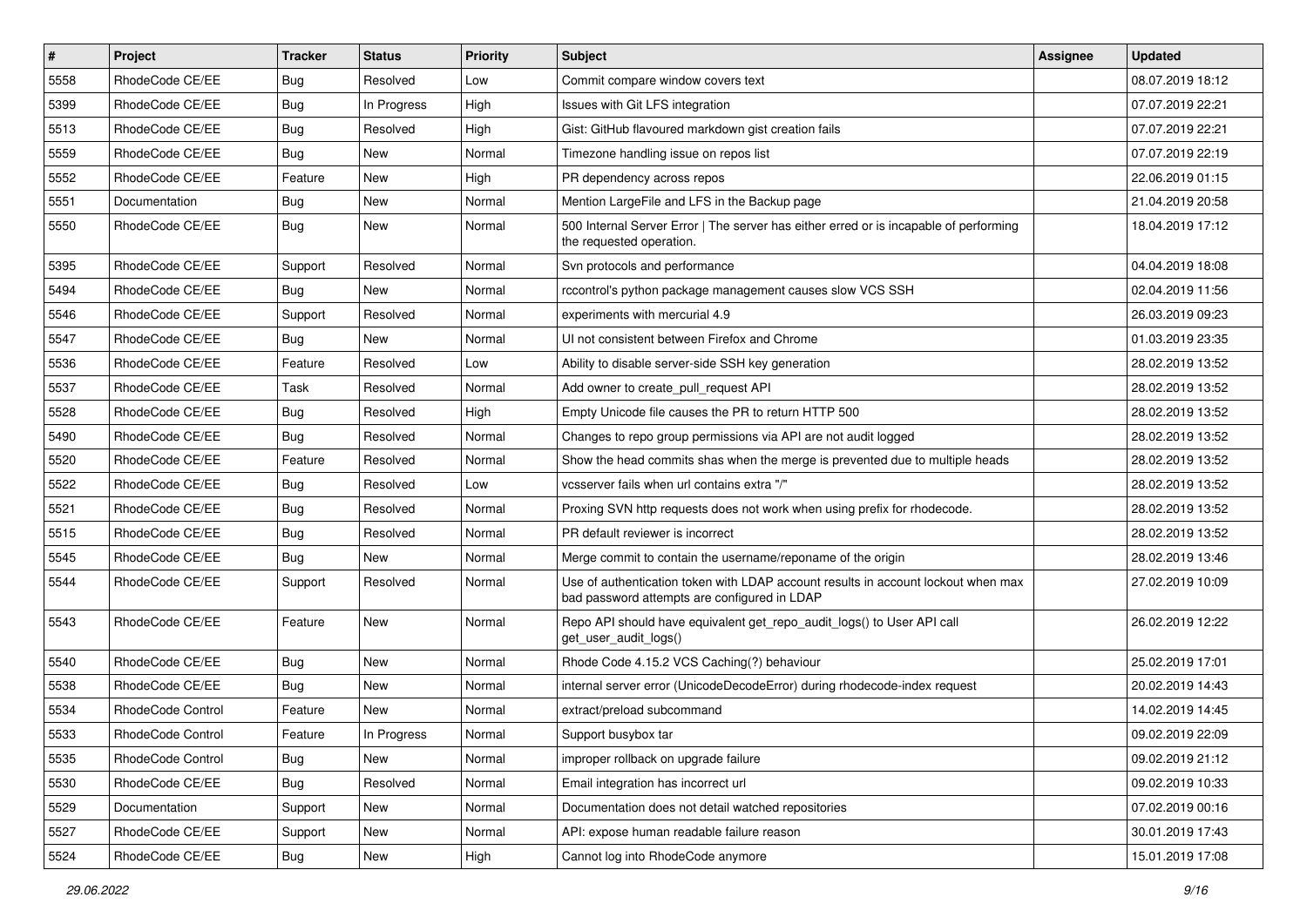| $\vert$ # | Project         | <b>Tracker</b> | <b>Status</b> | <b>Priority</b> | <b>Subject</b>                                                                                             | <b>Assignee</b> | <b>Updated</b>   |
|-----------|-----------------|----------------|---------------|-----------------|------------------------------------------------------------------------------------------------------------|-----------------|------------------|
| 5519      | RhodeCode CE/EE | <b>Bug</b>     | New           | High            | User unable to fork the repo despite setting Repository Forking to Disabled                                |                 | 11.12.2018 22:21 |
| 5517      | RhodeCode CE/EE | <b>Bug</b>     | Resolved      | Urgent          | Problem with upgrading to Community-4.15                                                                   |                 | 11.12.2018 06:32 |
| 5505      | RhodeCode CE/EE | <b>Bug</b>     | Resolved      | Normal          | Notification emails from RhodeCode is garbled in Outlook 2016 web client                                   |                 | 07.12.2018 09:49 |
| 5502      | RhodeCode CE/EE | <b>Bug</b>     | Resolved      | High            | 500 error when using multiple custom branch permissions                                                    |                 | 07.12.2018 09:49 |
| 5509      | RhodeCode CE/EE | <b>Bug</b>     | New           | Normal          | Remove `limportant attributes` from UI elements                                                            |                 | 07.12.2018 07:40 |
| 5511      | RhodeCode CE/EE | Feature        | New           | Normal          | New feature to synchronize the fork with the remote repo from the summary page                             |                 | 13.11.2018 01:23 |
| 5512      | RhodeCode CE/EE | Bug            | New           | Normal          | Show commit phase in summary view                                                                          |                 | 09.11.2018 21:37 |
| 5503      | RhodeCode CE/EE | Support        | New           | Normal          | failed to upgrade to 4.13.3                                                                                |                 | 06.11.2018 18:28 |
| 5482      | RhodeCode CE/EE | <b>Bug</b>     | Resolved      | Normal          | Changing a repo's 'Remote pull uri' in its Settings fails with 'No repo type specified'                    |                 | 31.10.2018 08:37 |
| 5297      | RhodeCode CE/EE | Bug            | Resolved      | Normal          | Locale fails on a SuSE system                                                                              |                 | 31.10.2018 08:36 |
| 5304      | RhodeCode CE/EE | <b>Bug</b>     | Resolved      | Normal          | Email template not correct                                                                                 |                 | 31.10.2018 08:36 |
| 5506      | RhodeCode CE/EE | Bug            | New           | Normal          | Web UI fonts are not looking good and is difficult to read for people with low vision                      |                 | 26.10.2018 09:38 |
| 5504      | RhodeCode CE/EE | Feature        | <b>New</b>    | Normal          | Buttons to copy commit hash and to expand the commit message in the repo<br>summary view                   |                 | 26.10.2018 00:59 |
| 5500      | RhodeCode CE/EE | Bug            | <b>New</b>    | Normal          | How to enable/set "RC_SKIP_HOOKS" to disable svn hooks?                                                    |                 | 02.10.2018 07:45 |
| 5499      | RhodeCode CE/EE | Support        | New           | Normal          | ERROR [celery.worker.consumer.consumer] consumer: Cannot connect                                           |                 | 11.09.2018 08:39 |
| 5495      | RhodeCode CE/EE | Support        | New           | Normal          | Idap to crowd users_groups sync source                                                                     |                 | 10.09.2018 22:09 |
| 5497      | RhodeCode CE/EE | Support        | New           | Normal          | hg push hangs                                                                                              |                 | 30.08.2018 22:15 |
| 4044      | RhodeCode CE/EE | Feature        | Resolved      | Normal          | <b>Branch permissions</b>                                                                                  |                 | 30.08.2018 09:48 |
| 5468      | RhodeCode CE/EE | Support        | New           | Normal          | Check logic for updating last commit for repository groups                                                 |                 | 30.08.2018 09:47 |
| 5491      | RhodeCode CE/EE | Support        | New           | Urgent          | Upgrade RhodeCode Community + VCSSERVER from 4.10.4 to 4.12.4, pull request<br>stop working with reviewers |                 | 30.08.2018 09:47 |
| 5461      | RhodeCode CE/EE | Bug            | Resolved      | Normal          | Changes to user group permissions via API are not audit logged                                             |                 | 30.08.2018 09:47 |
| 5496      | RhodeCode CE/EE | Support        | New           | Normal          | database migration 4.11.6 mysql to 4.12.4 postgres                                                         |                 | 27.08.2018 21:17 |
| 5492      | RhodeCode CE/EE | <b>Bug</b>     | New           | Normal          | VCSServer + SVN 1.10                                                                                       |                 | 26.07.2018 15:01 |
| 5450      | RhodeCode Tools | Bug            | New           | Normal          | rhodecode-api get_license_info no longer works                                                             |                 | 17.07.2018 15:01 |
| 5408      | Documentation   | Task           | Resolved      | Low             | Upate nginx documentation for non standard SSL port                                                        |                 | 12.07.2018 23:21 |
| 5489      | RhodeCode CE/EE | Bug            | Resolved      | High            | grant_user_permission_to_repo_group API call fails to set permissions on child<br>repos                    |                 | 11.07.2018 09:57 |
| 5462      | RhodeCode CE/EE | Bug            | New           | Normal          | create repo api fails with celery enabled                                                                  |                 | 10.07.2018 17:49 |
| 5484      | RhodeCode CE/EE | Support        | New           | Normal          | Setting up ssh, remote hg not found                                                                        |                 | 06.07.2018 23:41 |
| 5460      | RhodeCode CE/EE | <b>Bug</b>     | New           | Low             | Repo creation stuck when remote clone returns partial http code 500                                        |                 | 06.07.2018 19:14 |
| 5187      | RhodeCode CE/EE | Feature        | Resolved      | Normal          | changelog dynamic loading of commits                                                                       |                 | 12.06.2018 12:31 |
| 4089      | RhodeCode CE/EE | <b>Bug</b>     | Resolved      | Normal          | svn repository does not exist                                                                              |                 | 12.06.2018 12:29 |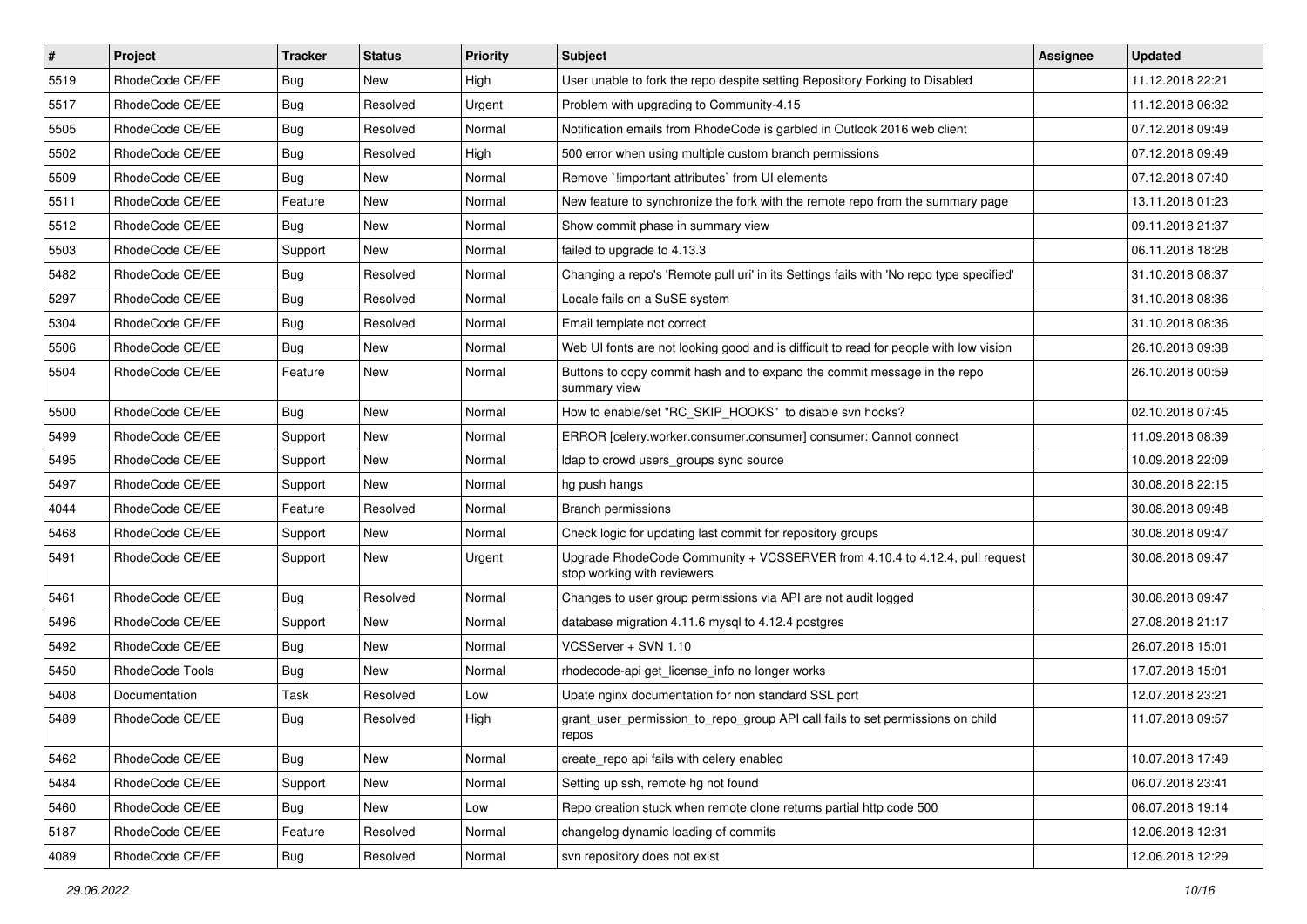| $\vert$ # | Project         | <b>Tracker</b> | <b>Status</b> | Priority | <b>Subject</b>                                                                                                                                                                       | <b>Assignee</b> | <b>Updated</b>   |
|-----------|-----------------|----------------|---------------|----------|--------------------------------------------------------------------------------------------------------------------------------------------------------------------------------------|-----------------|------------------|
| 5475      | RhodeCode CE/EE | Bug            | New           | Normal   | Unable to locate user in OpenLDAP directory via Idaps                                                                                                                                |                 | 08.06.2018 20:06 |
| 5471      | RhodeCode CE/EE | Bug            | <b>New</b>    | Normal   | Webhook integration failing: need more than 3 values to unpack                                                                                                                       |                 | 01.06.2018 02:26 |
| 5444      | RhodeCode CE/EE | <b>Bug</b>     | Resolved      | Normal   | Error while creating a pull request on a Mercurial repository                                                                                                                        |                 | 17.04.2018 22:29 |
| 3364      | RhodeCode CE/EE | Support        | <b>New</b>    | High     | Allow Specifying the Commit Message for Pull Request Merges                                                                                                                          |                 | 17.04.2018 21:51 |
| 5391      | RhodeCode CE/EE | Task           | Resolved      | High     | Secure Email change                                                                                                                                                                  |                 | 17.04.2018 21:50 |
| 4290      | RhodeCode CE/EE | Task           | <b>New</b>    | Normal   | Allow to transplant the review status to merged commits                                                                                                                              |                 | 17.04.2018 21:50 |
| 4109      | RhodeCode CE/EE | Bug            | <b>New</b>    | Normal   | [files] The "switch to commit" widget is broken after using browser back button                                                                                                      |                 | 17.04.2018 21:50 |
| 4045      | RhodeCode CE/EE | Task           | New           | Normal   | File permissions                                                                                                                                                                     |                 | 17.04.2018 21:49 |
| 5457      | RhodeCode CE/EE | Bug            | Resolved      | Normal   | Internal server error on full-text search settings page with Elasticsearch                                                                                                           |                 | 16.04.2018 09:08 |
| 5414      | RhodeCode CE/EE | Bug            | New           | High     | When Opening New Pull Request, Target Revision Default Is Undesireable                                                                                                               |                 | 11.04.2018 23:20 |
| 5371      | RhodeCode CE/EE | Bug            | New           | Normal   | Comment times in Pull Requests are off by 1 day                                                                                                                                      |                 | 10.04.2018 15:11 |
| 5412      | RhodeCode CE/EE | Bug            | Resolved      | Normal   | Webhook for "pullrequest commented" event returns incomplete data                                                                                                                    |                 | 27.02.2018 18:00 |
| 2844      | RhodeCode CE/EE | Task           | <b>New</b>    | Normal   | Update Bcrypt to a maintained version                                                                                                                                                |                 | 17.02.2018 20:37 |
| 5439      | Documentation   | <b>Bug</b>     | New           | Low      | JIRA Integration description: Wrong sample link                                                                                                                                      |                 | 14.02.2018 14:25 |
| 5436      | RhodeCode CE/EE | <b>Bug</b>     | Resolved      | High     | Unable To Open Pull Request in 4.11.2                                                                                                                                                |                 | 14.02.2018 11:14 |
| 5433      | RhodeCode CE/EE | Bug            | Resolved      | High     | RhodeCode Community 4.11 doesn't handle HG largefiles extension                                                                                                                      |                 | 01.02.2018 20:08 |
| 5410      | RhodeCode CE/EE | Bug            | New           | Normal   | After converting to CE, we get the following error when trying to view some repos in<br>the UI: "UnicodeDecodeError: 'ascii' codec can't decode byte" (full error in<br>Description) |                 | 25.01.2018 20:45 |
| 5423      | Documentation   | Support        | Resolved      | Normal   | API-Documentation for Method "create_repo_group" faulty                                                                                                                              |                 | 22.01.2018 16:23 |
| 5202      | RhodeCode CE/EE | Task           | Resolved      | Normal   | run git gc and git repack on GIT repos when we have a scheduler via celery in<br>pyramid                                                                                             |                 | 04.12.2017 20:49 |
| 5406      | RhodeCode CE/EE | Bug            | <b>New</b>    | Normal   | <b>Installer Fails</b>                                                                                                                                                               |                 | 01.12.2017 11:52 |
| 5405      | RhodeCode CE/EE | Bug            | New           | Normal   | Add repository from UI leads to HTTP/404                                                                                                                                             |                 | 28.11.2017 11:39 |
| 5404      | RhodeCode CE/EE | Task           | <b>New</b>    | Normal   | Add an option to detach review rules when deleting an user                                                                                                                           |                 | 22.11.2017 11:23 |
| 4169      | RhodeCode CE/EE | Task           | Resolved      | Normal   | re-architecture celery support                                                                                                                                                       |                 | 17.11.2017 19:21 |
| 5400      | RhodeCode CE/EE | Task           | New           | Normal   | User group - subgroup support                                                                                                                                                        |                 | 06.11.2017 22:00 |
| 5316      | RhodeCode CE/EE | Feature        | In Progress   | Normal   | UI should provide checkout URL for a SVN path                                                                                                                                        |                 | 06.11.2017 21:59 |
| 5396      | RhodeCode CE/EE | Feature        | Resolved      | Normal   | Merge state with shadow repo should be created during pull request                                                                                                                   |                 | 12.10.2017 21:57 |
| 5394      | RhodeCode CE/EE | Support        | New           | Normal   | SVN to Git / Mercurial Migration                                                                                                                                                     |                 | 03.10.2017 09:29 |
| 5289      | RhodeCode CE/EE | Feature        | New           | High     | Ability to Upload/Replace a file using the UI                                                                                                                                        |                 | 22.09.2017 10:29 |
| 4051      | RhodeCode CE/EE | Task           | New           | Normal   | [ux, renderering] Consistent formatting on text fields.                                                                                                                              |                 | 22.09.2017 10:27 |
| 1457      | RhodeCode CE/EE | Feature        | New           | Normal   | add allow permissions inheritance on repo groups                                                                                                                                     |                 | 22.09.2017 10:27 |
| 4299      | RhodeCode CE/EE | Task           | New           | Normal   | TEMPLATE repo groups                                                                                                                                                                 |                 | 22.09.2017 10:26 |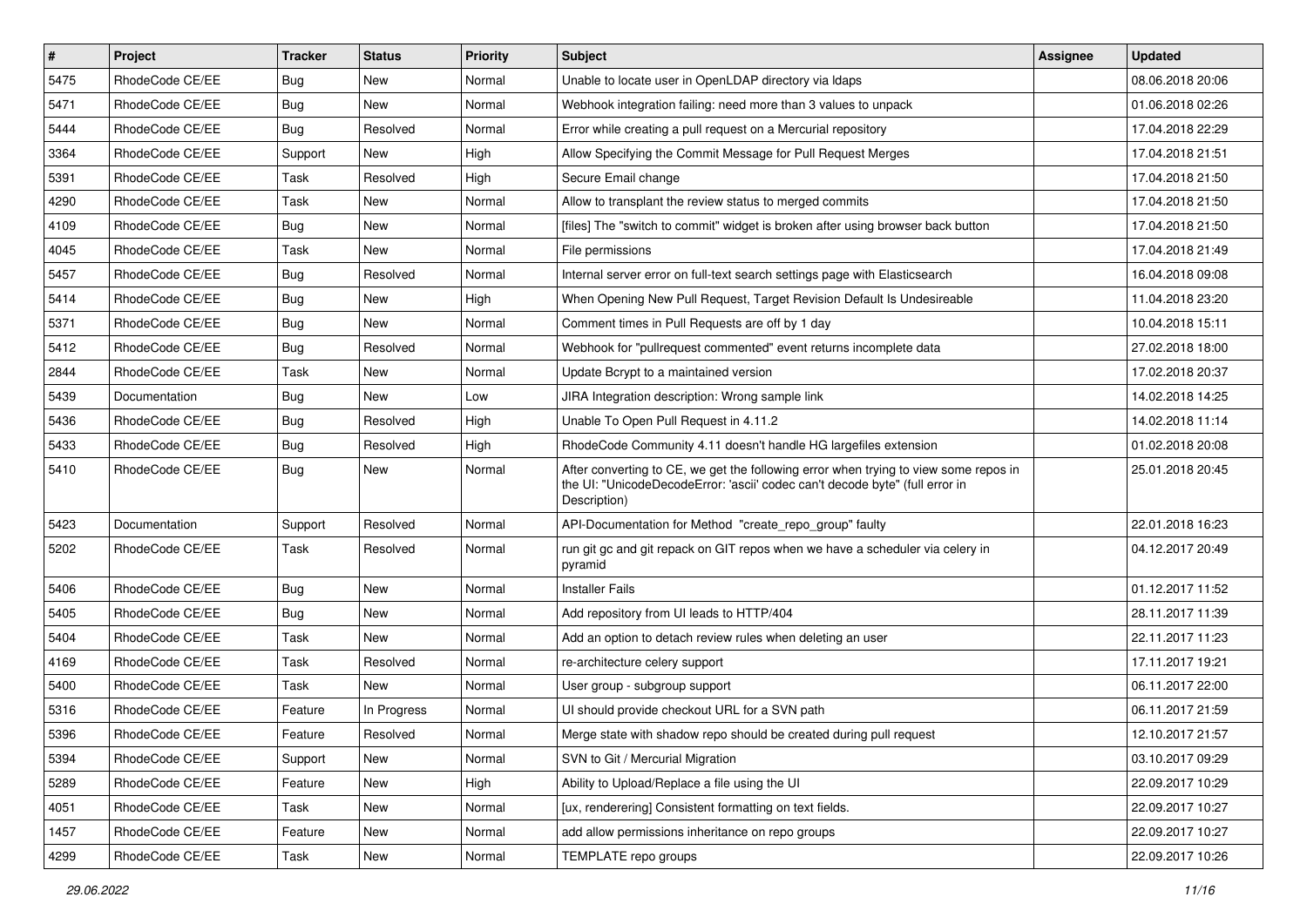| $\pmb{\#}$ | Project              | <b>Tracker</b> | <b>Status</b> | Priority | Subject                                                                           | Assignee | <b>Updated</b>   |
|------------|----------------------|----------------|---------------|----------|-----------------------------------------------------------------------------------|----------|------------------|
| 5203       | RhodeCode CE/EE      | Task           | Resolved      | Normal   | optimise large repos speed                                                        |          | 08.09.2017 16:10 |
| 5380       | RhodeCode CE/EE      | Bug            | Resolved      | Normal   | repo commits pageintion error                                                     |          | 06.09.2017 19:16 |
| 5381       | RhodeCode CE/EE      | Bug            | Resolved      | Normal   | Email integration changeset links invalid                                         |          | 06.09.2017 12:29 |
| 5379       | RhodeCode CE/EE      | <b>Bug</b>     | Resolved      | Normal   | Journal RSS feed errors                                                           |          | 01.09.2017 16:40 |
| 5343       | RhodeCode CE/EE      | Task           | Resolved      | Normal   | SSH key management and SSH support                                                |          | 18.08.2017 23:50 |
| 5376       | RhodeCode CE/EE      | Bug            | Resolved      | Normal   | error: pretxnchangegroup.acl hook failed: acl: user "" denied on branch "default" |          | 16.08.2017 19:45 |
| 5375       | RhodeCode CE/EE      | Support        | Resolved      | Normal   | How do I configure "Go to" to just search repository names?                       |          | 16.08.2017 18:00 |
| 5337       | RhodeCode CE/EE      | Bug            | Resolved      | Normal   | Possible memory leak after few Git Pull Requests                                  |          | 08.08.2017 13:08 |
| 4312       | RhodeCode CE/EE      | Task           | New           | Normal   | Storage location changes                                                          |          | 11.07.2017 13:31 |
| 5348       | Documentation        | <b>Bug</b>     | <b>New</b>    | Normal   | Uninstall documentaion missing some steps                                         |          | 06.07.2017 10:25 |
| 5347       | Documentation        | Bug            | New           | Normal   | Post Install steps should include Apache or Nginx setup.                          |          | 06.07.2017 10:23 |
| 5269       | RhodeCode CE/EE      | Support        | New           | Normal   | Upgrade from RC EE 3.7.1 to RC EE 4.x                                             |          | 29.06.2017 19:36 |
| 5342       | RhodeCode Appenlight | Bug            | <b>New</b>    | Low      | Broken link [Applications Modify application]                                     |          | 21.06.2017 21:21 |
| 5321       | RhodeCode CE/EE      | Feature        | Resolved      | Normal   | Audit logs                                                                        |          | 21.06.2017 12:49 |
| 4207       | RhodeCode CE/EE      | Feature        | Resolved      | Normal   | Support for obsolescence markers in changelog UI                                  |          | 19.05.2017 16:14 |
| 5225       | RhodeCode CE/EE      | Task           | Resolved      | Normal   | add tag of author/contribitor to comments                                         |          | 11.05.2017 11:10 |
| 5265       | RhodeCode CE/EE      | Task           | Resolved      | Normal   | Enable phases support                                                             |          | 11.05.2017 11:10 |
| 5278       | RhodeCode CE/EE      | Feature        | <b>New</b>    | Normal   | Require support for git repositories of the form git://                           |          | 13.04.2017 15:20 |
| 5277       | RhodeCode CE/EE      | <b>Bug</b>     | Resolved      | Normal   | table id=user_list_table - Ajax error                                             |          | 13.04.2017 01:04 |
| 5259       | RhodeCode CE/EE      | Bug            | Resolved      | Normal   | user-journal storage changes                                                      |          | 12.04.2017 00:04 |
| 5273       | RhodeCode CE/EE      | Feature        | New           | Normal   | Comment status                                                                    |          | 07.04.2017 13:10 |
| 5271       | RhodeCode CE/EE      | Feature        | New           | Normal   | Private comments                                                                  |          | 07.04.2017 12:01 |
| 5266       | RhodeCode CE/EE      | Bug            | Resolved      | Normal   | Validate if changes in target branches get's propagated on Pull request updates   |          | 05.04.2017 18:10 |
| 5255       | RhodeCode CE/EE      | Support        | New           | Normal   | I can't access issues created by me from mail                                     |          | 04.04.2017 11:28 |
| 4306       | RhodeCode CE/EE      | <b>Bug</b>     | Resolved      | Normal   | Issue to push file with character # on a SVN                                      |          | 03.04.2017 16:44 |
| 2817       | RhodeCode CE/EE      | Feature        | Resolved      | Normal   | Make largefiles downloadable from the interface                                   |          | 27.03.2017 14:04 |
| 4235       | RhodeCode CE/EE      | Task           | Resolved      | High     | Support GIT LFS server                                                            |          | 23.03.2017 17:24 |
| 5256       | RhodeCode CE/EE      | Feature        | New           | Normal   | Last repository access time.                                                      |          | 23.03.2017 16:34 |
| 5248       | Documentation        | Bug            | New           | Normal   | Installation of rhodecode-tools                                                   |          | 16.03.2017 16:35 |
| 5235       | RhodeCode CE/EE      | Task           | Resolved      | Normal   | relative image support                                                            |          | 10.03.2017 23:37 |
| 5237       | Documentation        | Support        | New           | Normal   | documentation for DR                                                              |          | 06.03.2017 23:34 |
| 5227       | RhodeCode CE/EE      | Bug            | New           | Normal   | 400 during a svn checkout, file with special chars                                |          | 23.02.2017 17:43 |
| 5221       | RhodeCode CE/EE      | Task           | Resolved      | Normal   | Missing comment type in emails                                                    |          | 19.02.2017 21:46 |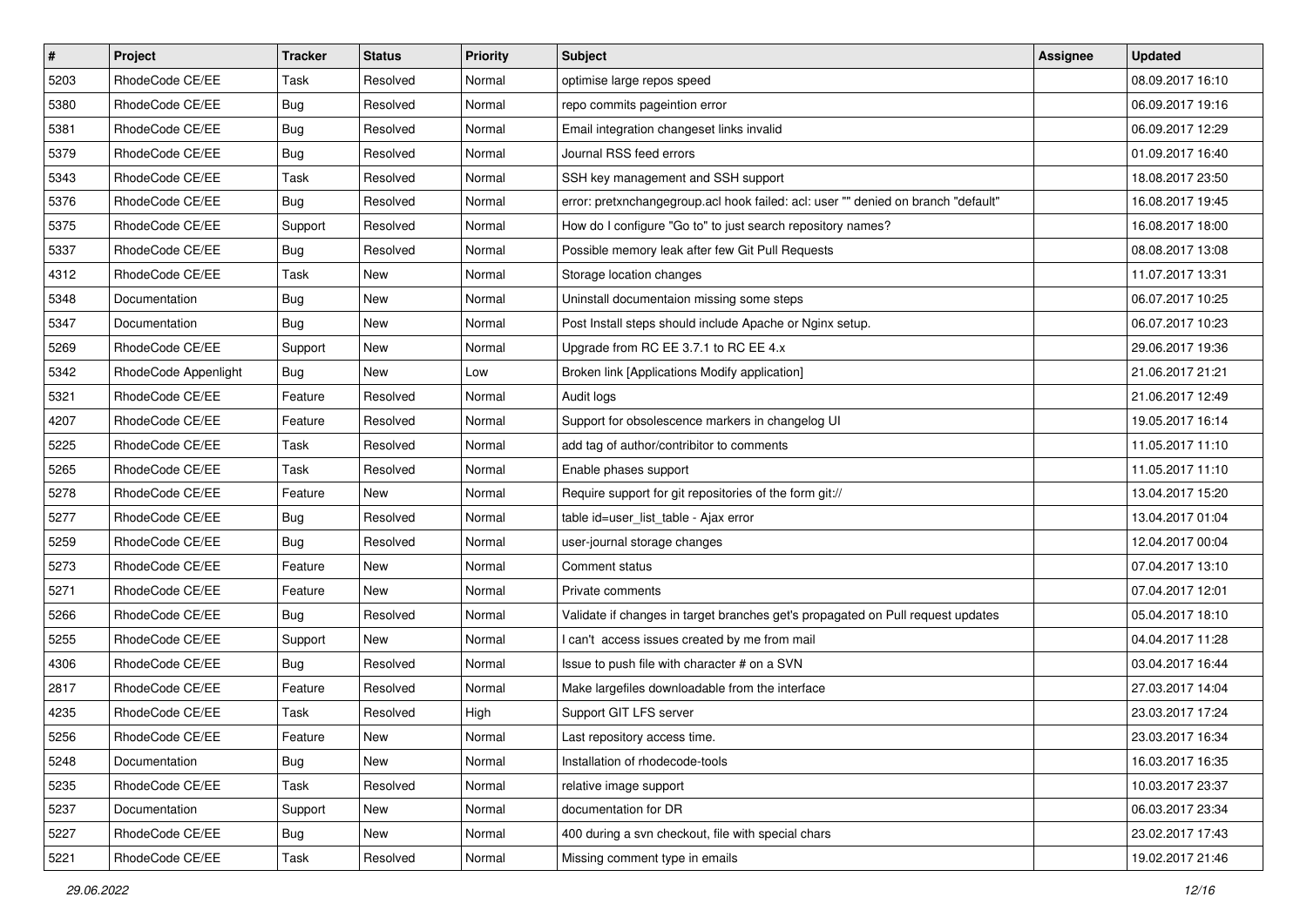| $\pmb{\#}$ | Project         | <b>Tracker</b> | <b>Status</b> | Priority | <b>Subject</b>                                                          | <b>Assignee</b> | <b>Updated</b>   |
|------------|-----------------|----------------|---------------|----------|-------------------------------------------------------------------------|-----------------|------------------|
| 5218       | RhodeCode CE/EE | Bug            | New           | Normal   | 500 when forking repository, when using special chars in password.      |                 | 19.02.2017 21:46 |
| 5213       | RhodeCode CE/EE | Bug            | Resolved      | Normal   | Fixing Apache Proxy timeout issues                                      |                 | 14.02.2017 09:44 |
| 4274       | RhodeCode CE/EE | <b>Bug</b>     | Resolved      | Normal   | 500 error when push big objects                                         |                 | 13.02.2017 19:53 |
| 5210       | RhodeCode CE/EE | Bug            | Resolved      | Normal   | webook problems                                                         |                 | 13.02.2017 19:43 |
| 5207       | RhodeCode CE/EE | Task           | Resolved      | Low      | Release 4.6.1                                                           |                 | 13.02.2017 18:04 |
| 5201       | RhodeCode CE/EE | Task           | Resolved      | Normal   | API: implement describe-methods                                         |                 | 13.02.2017 15:57 |
| 5198       | RhodeCode CE/EE | Task           | Resolved      | Normal   | remove pyro4 from enterprise                                            |                 | 07.02.2017 19:28 |
| 1404       | RhodeCode CE/EE | <b>Bug</b>     | Resolved      | Normal   | clone of really huge git repo (4gb) causes pyro to explode              |                 | 07.02.2017 14:52 |
| 5184       | RhodeCode CE/EE | Task           | Resolved      | Normal   | bump pyramid to 1.7.X                                                   |                 | 06.02.2017 21:50 |
| 5164       | RhodeCode CE/EE | Bug            | Resolved      | Normal   | non-web calls are leaking session objects                               |                 | 13.01.2017 01:30 |
| 5153       | Documentation   | Bug            | Resolved      | Normal   | Documentation: /tmp permissions                                         |                 | 04.01.2017 13:02 |
| 4678       | RhodeCode CE/EE | Task           | Resolved      | Normal   | Release 4.5.2                                                           |                 | 19.12.2016 17:32 |
| 4677       | RhodeCode CE/EE | Support        | Resolved      | High     | API get_repo_refs not working?                                          |                 | 19.12.2016 11:46 |
| 4676       | RhodeCode CE/EE | Bug            | Resolved      | Normal   | Some admin passwords can make installation fail                         |                 | 16.12.2016 16:16 |
| 4675       | RhodeCode CE/EE | Bug            | Resolved      | Normal   | Disk free inodes are displayed incorrectly                              |                 | 13.12.2016 22:41 |
| 4283       | RhodeCode CE/EE | Task           | Resolved      | Normal   | bump whoosh to 2.7.4 release                                            |                 | 13.12.2016 21:08 |
| 4666       | RhodeCode CE/EE | Task           | Resolved      | Normal   | Bump git and mercurial to latest versions                               |                 | 02.12.2016 19:01 |
| 4669       | RhodeCode CE/EE | Task           | <b>New</b>    | Normal   | disable pytest sugar on nix-build                                       |                 | 01.12.2016 12:52 |
| 4304       | RhodeCode CE/EE | Bug            | Resolved      | High     | Search: Internal Server Error                                           |                 | 26.11.2016 16:26 |
| 4305       | RhodeCode CE/EE | Task           | Resolved      | Normal   | Meta-tagging could be excluded from limit                               |                 | 09.11.2016 19:27 |
| 4303       | RhodeCode CE/EE | Support        | <b>New</b>    | Normal   | rhodecode instance                                                      |                 | 08.11.2016 16:32 |
| 4003       | RhodeCode CE/EE | Task           | Resolved      | Normal   | User personal repository groups improvements                            |                 | 07.11.2016 16:12 |
| 4301       | RhodeCode CE/EE | Feature        | <b>New</b>    | Normal   | [API] toggle force_password_reset in api for Idap users                 |                 | 28.10.2016 15:43 |
| 4285       | RhodeCode CE/EE | <b>Bug</b>     | <b>New</b>    | Normal   | Intermittent error while trying to create or fork a repository          |                 | 17.10.2016 22:42 |
| 4266       | RhodeCode CE/EE | Bug            | Resolved      | Normal   | Error 500 on integrations page after setting up Webhook                 |                 | 17.10.2016 15:35 |
| 4108       | RhodeCode CE/EE | Task           | Resolved      | Normal   | Release 4.2.2                                                           |                 | 14.10.2016 13:08 |
| 4272       | RhodeCode CE/EE | Feature        | New           | Normal   | Better SPAM protection                                                  |                 | 12.10.2016 11:14 |
| 4252       | RhodeCode CE/EE | Support        | New           | Normal   | Backup & Recovery                                                       |                 | 07.10.2016 19:47 |
| 4255       | RhodeCode CE/EE | Bug            | New           | Normal   | [translation, i18n] translation not being applied to integrations pages |                 | 30.09.2016 15:56 |
| 4206       | RhodeCode CE/EE | <b>Bug</b>     | Resolved      | High     | Error creating SVN groups                                               |                 | 15.09.2016 13:24 |
| 4227       | RhodeCode CE/EE | Support        | Resolved      | Normal   | VBScript files detected as text/plain - no syntax highlighting          |                 | 14.09.2016 22:38 |
| 4226       | RhodeCode CE/EE | Feature        | New           | Normal   | [settings, system info] add VCS and Channelstream status to System Info |                 | 14.09.2016 16:45 |
| 4192       | RhodeCode CE/EE | Feature        | Resolved      | Normal   | [ce, ee] slack/hipchat integrations group commits by branch pushed      |                 | 09.09.2016 19:01 |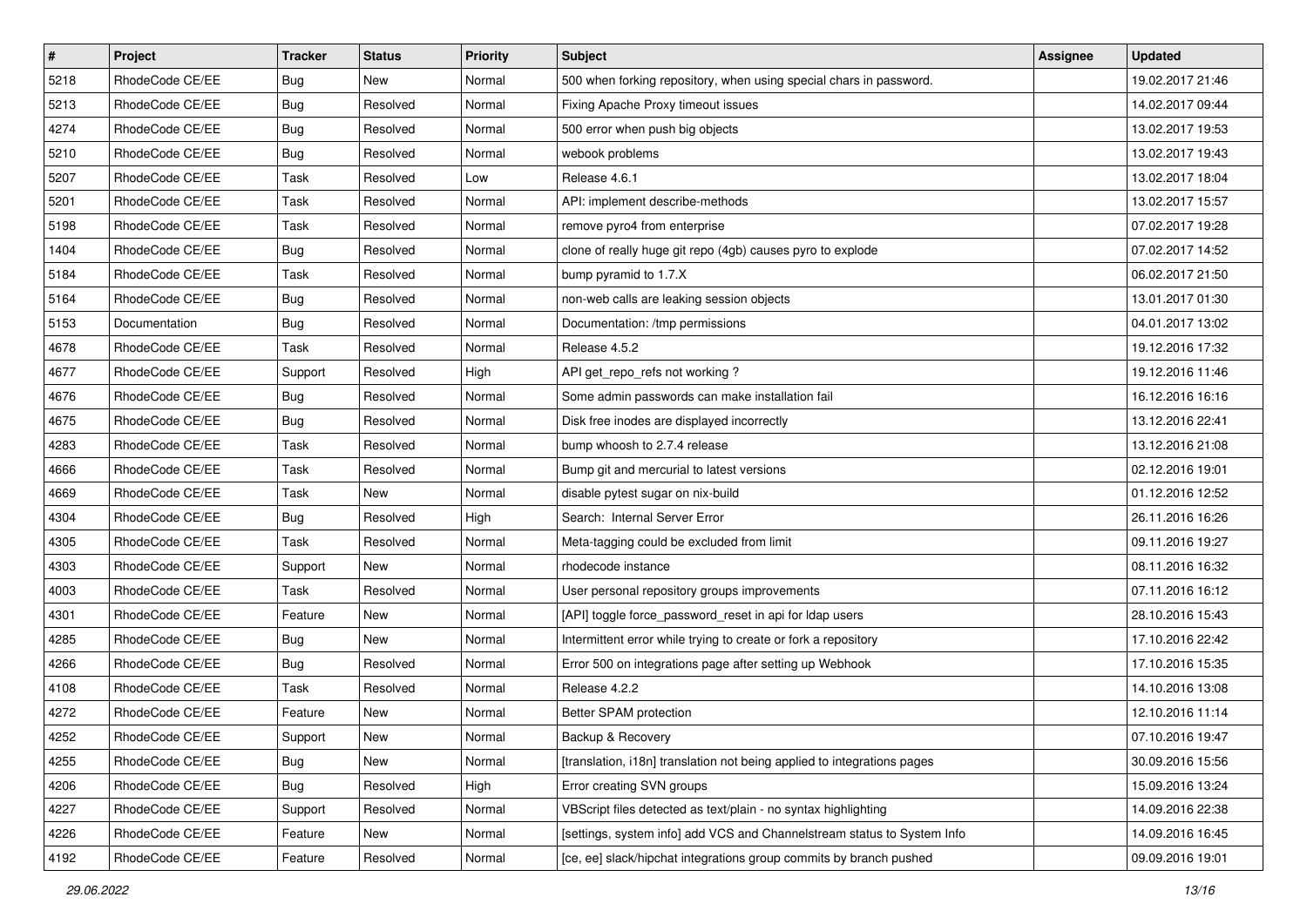| $\pmb{\#}$ | Project              | <b>Tracker</b> | <b>Status</b> | <b>Priority</b> | Subject                                                                                                            | Assignee | <b>Updated</b>   |
|------------|----------------------|----------------|---------------|-----------------|--------------------------------------------------------------------------------------------------------------------|----------|------------------|
| 4151       | RhodeCode CE/EE      | Task           | Resolved      | Normal          | [packaging] Subversion to current 1.9.X                                                                            |          | 09.09.2016 10:18 |
| 4222       | RhodeCode CE/EE      | Feature        | <b>New</b>    | Normal          | Configurable detection of READMEs                                                                                  |          | 09.09.2016 10:05 |
| 4220       | RhodeCode Appenlight | Feature        | New           | Low             | Search params allow sorting of result.                                                                             |          | 06.09.2016 16:33 |
| 4216       | RhodeCode CE/EE      | Task           | New           | Normal          | [ux, renderers] implement consistent rendering for text fields                                                     |          | 06.09.2016 11:46 |
| 4166       | RhodeCode CE/EE      | Bug            | Resolved      | Urgent          | [ce] Rhodecode crashing after MySQL error                                                                          |          | 23.08.2016 23:35 |
| 4140       | RhodeCode CE/EE      | Task           | Resolved      | Normal          | Check middleware chain status, and Verify that special middleware is catching<br>exceptions correctly              |          | 23.08.2016 12:13 |
| 4191       | RhodeCode CE/EE      | Feature        | <b>New</b>    | Normal          | Add custom Image logo option to header                                                                             |          | 22.08.2016 14:49 |
| 4189       | RhodeCode CE/EE      | <b>Bug</b>     | New           | Normal          | [tests, git] count of commit ids is different for git than hg when comparing remote                                |          | 22.08.2016 12:34 |
| 4190       | RhodeCode CE/EE      | Bug            | New           | Normal          | [tests] fix or remove rst xss inline test                                                                          |          | 22.08.2016 12:15 |
| 4188       | RhodeCode CE/EE      | <b>Bug</b>     | New           | Normal          | [tests, svn] changeset tests produce different results for svn                                                     |          | 22.08.2016 09:54 |
| 4182       | RhodeCode CE/EE      | Feature        | New           | Normal          | add direct link from notification to corresponding PR                                                              |          | 19.08.2016 12:35 |
| 4116       | RhodeCode CE/EE      | Bug            | New           | High            | [ee] Starting EE or running paster commands like setup-rhodecode does not work<br>without setting LC_ALL properly. |          | 18.08.2016 21:03 |
| 4163       | RhodeCode CE/EE      | Task           | <b>New</b>    | Normal          | [ce, ee] celery refactor + upgrade                                                                                 |          | 15.08.2016 12:32 |
| 2264       | RhodeCode CE/EE      | Bug            | Resolved      | Normal          | New user password change doesn't actually require a password change.                                               |          | 12.08.2016 16:01 |
| 3967       | RhodeCode CE/EE      | Support        | In Progress   | Normal          | Server 500 error                                                                                                   |          | 11.08.2016 13:39 |
| 3923       | RhodeCode CE/EE      | Bug            | <b>New</b>    | Normal          | odd exception on running internal-code                                                                             |          | 09.08.2016 10:54 |
| 4154       | RhodeCode CE/EE      | <b>Bug</b>     | New           | Low             | [ce, ee] user register via github captcha                                                                          |          | 05.08.2016 22:51 |
| 4144       | RhodeCode CE/EE      | Feature        | New           | Normal          | [ux] improve enable/disable of notifications                                                                       |          | 02.08.2016 17:19 |
| 3022       | RhodeCode CE/EE      | <b>Bug</b>     | <b>New</b>    | Normal          | SVN support with repositories groups                                                                               |          | 26.07.2016 18:25 |
| 3504       | RhodeCode CE/EE      | Task           | In Progress   | Normal          | [routing] Move static assets under a common prefix                                                                 |          | 19.07.2016 12:27 |
| 4081       | RhodeCode CE/EE      | Support        | Resolved      | Normal          | Receiving server 500 error when trying to clone repo from windows client using<br>eclipse                          |          | 12.07.2016 14:30 |
| 2744       | RhodeCode CE/EE      | Task           | Resolved      | Normal          | Deprecating Internet Explorer                                                                                      |          | 06.07.2016 12:04 |
| 4071       | RhodeCode Appenlight | Feature        | <b>New</b>    | Normal          | Allow for easy out-out of assigned permissions                                                                     |          | 05.07.2016 10:14 |
| 737        | Documentation        | Task           | New           | Normal          | What is an extra field and how do you add it?                                                                      |          | 01.07.2016 14:15 |
| 4064       | RhodeCode Appenlight | Feature        | New           | Normal          | Create a multiple action feature for Reports and Logs lists                                                        |          | 30.06.2016 15:18 |
| 4063       | RhodeCode Appenlight | Feature        | New           | Normal          | add option to specify custom value in dashboard select                                                             |          | 30.06.2016 15:17 |
| 4062       | RhodeCode Appenlight | Feature        | New           | Normal          | A way to see browser breakdown for an error                                                                        |          | 30.06.2016 15:16 |
| 4061       | RhodeCode Appenlight | Feature        | New           | Normal          | Timezone for applications                                                                                          |          | 30.06.2016 15:16 |
| 4060       | RhodeCode Appenlight | Feature        | New           | Normal          | Replayable requests                                                                                                |          | 30.06.2016 15:15 |
| 4059       | RhodeCode Appenlight | Feature        | New           | Normal          | Server Monitoring                                                                                                  |          | 30.06.2016 15:15 |
| 4057       | RhodeCode Appenlight | Feature        | New           | Normal          | Negation option for search filter                                                                                  |          | 30.06.2016 15:12 |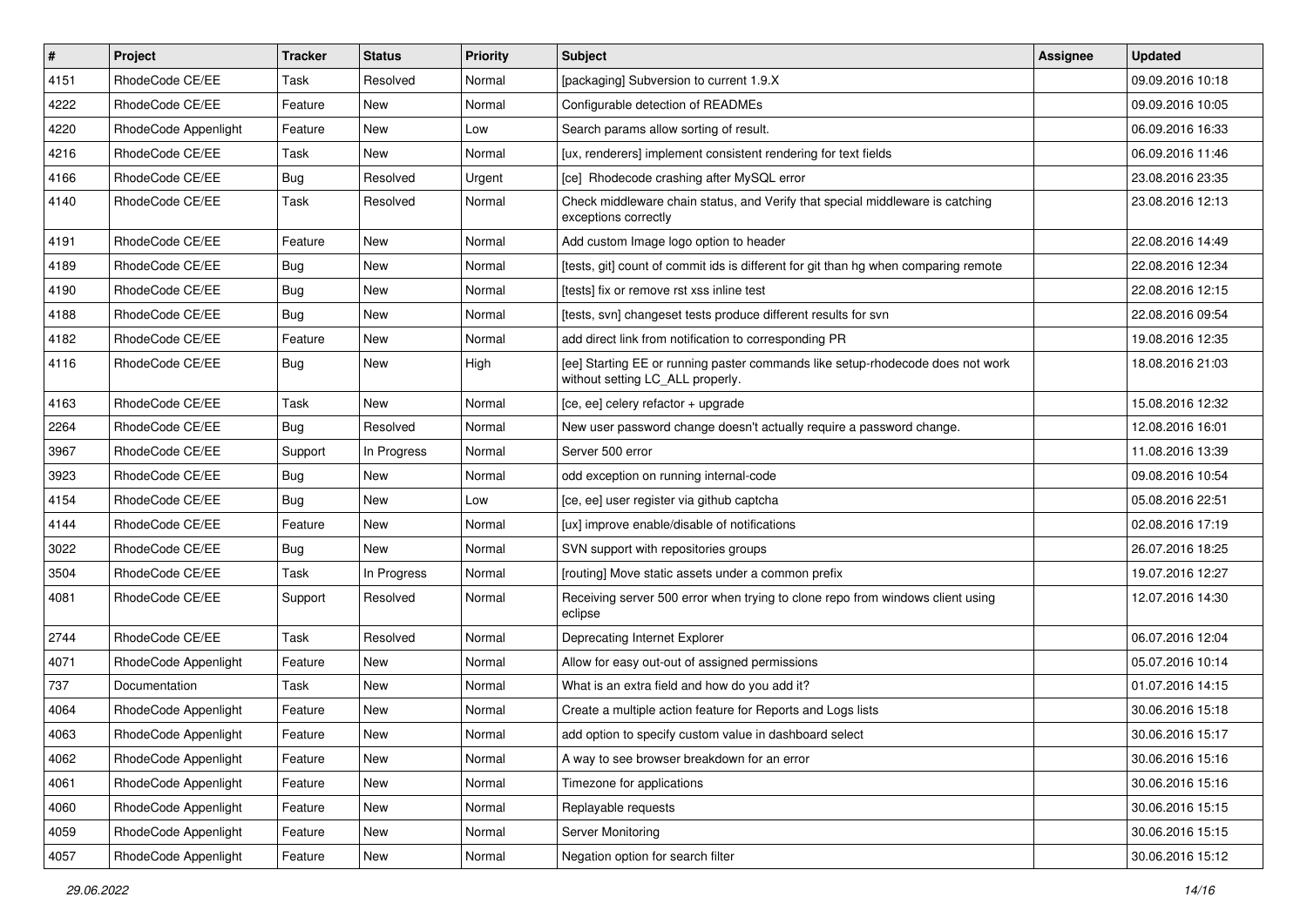| $\vert$ # | Project              | <b>Tracker</b> | <b>Status</b> | <b>Priority</b> | Subject                                                                                       | <b>Assignee</b> | <b>Updated</b>   |
|-----------|----------------------|----------------|---------------|-----------------|-----------------------------------------------------------------------------------------------|-----------------|------------------|
| 4056      | RhodeCode Appenlight | Feature        | New           | Normal          | Optionally allow to filter graphs per machine in dashboard                                    |                 | 30.06.2016 15:12 |
| 3999      | RhodeCode CE/EE      | Feature        | Resolved      | Normal          | Add `send account information` to user creation page                                          |                 | 28.06.2016 15:22 |
| 4040      | RhodeCode CE/EE      | Bug            | New           | Low             | [ce, ee] logout when logged out causes 403 Cross-site request forgery detected                |                 | 23.06.2016 13:40 |
| 3991      | RhodeCode Appenlight | <b>Bug</b>     | Resolved      | Normal          | report logs need upper margin                                                                 |                 | 21.06.2016 18:55 |
| 3989      | RhodeCode Appenlight | Bug            | Resolved      | Normal          | even up report spacing                                                                        |                 | 21.06.2016 18:55 |
| 3987      | RhodeCode Appenlight | Bug            | New           | Normal          | adjust footer so it's consistent with the website footer                                      |                 | 15.06.2016 10:20 |
| 4017      | RhodeCode Appenlight | Feature        | New           | Low             | application logos need help                                                                   |                 | 14.06.2016 11:52 |
| 3994      | RhodeCode Appenlight | Bug            | New           | Normal          | during setup, user is given option to make admin account even if one does not exist           |                 | 08.06.2016 12:44 |
| 3990      | RhodeCode Appenlight | Bug            | New           | Normal          | some dashboard builder buttons are up against fields                                          |                 | 07.06.2016 12:01 |
| 3986      | RhodeCode Appenlight | Bug            | New           | Normal          | table headers should be left aligned                                                          |                 | 07.06.2016 11:53 |
| 3486      | RhodeCode CE/EE      | Feature        | New           | Normal          | expose origin of permission in perm dict for users                                            |                 | 06.06.2016 10:54 |
| 3980      | RhodeCode CE/EE      | Feature        | New           | Normal          | Add CI engine                                                                                 |                 | 05.06.2016 21:32 |
| 3979      | RhodeCode CE/EE      | Feature        | New           | Normal          | Add kanban board                                                                              |                 | 05.06.2016 21:20 |
| 3978      | RhodeCode CE/EE      | Feature        | New           | Normal          | Add bug tracker                                                                               |                 | 05.06.2016 21:20 |
| 3977      | RhodeCode CE/EE      | Feature        | New           | Normal          | Wiki                                                                                          |                 | 05.06.2016 21:11 |
| 3963      | RhodeCode CE/EE      | <b>Bug</b>     | New           | Normal          | [ce] Getting a newly added repo via remap/rescan via api gives no data                        |                 | 27.05.2016 05:02 |
| 148       | RhodeCode CE/EE      | Feature        | New           | Normal          | [comments] Add per file and multiline comments in a changeset                                 |                 | 25.05.2016 10:20 |
| 3956      | RhodeCode CE/EE      | <b>Bug</b>     | New           | Normal          | [ce] - svn commit with all 'None' properties (author, message, etc.)                          |                 | 23.05.2016 17:22 |
| 3939      | RhodeCode CE/EE      | <b>Bug</b>     | New           | Normal          | [ux] changelog filter blank after going back in browser                                       |                 | 18.05.2016 14:50 |
| 3922      | RhodeCode CE/EE      | Bug            | New           | Normal          | svn backend returns different diff to git/hg backends                                         |                 | 11.05.2016 14:29 |
| 3615      | RhodeCode CE/EE      | Bug            | <b>New</b>    | Low             | (OperationalError) too many SQL variables on admin journal page                               |                 | 06.05.2016 11:45 |
| 3555      | RhodeCode CE/EE      | <b>Bug</b>     | Resolved      | Normal          | Then disabled repo location change the panel should explicitly state that it's disabled       |                 | 25.04.2016 10:34 |
| 3239      | RhodeCode CE/EE      | Task           | Resolved      | Normal          | Catch all route for repo page or repo group page is always executing checks for<br>every page |                 | 21.04.2016 11:30 |
| 2539      | RhodeCode CE/EE      | Feature        | Feedback      | Normal          | Recursive deletion of resources                                                               |                 | 20.04.2016 08:52 |
| 3472      | RhodeCode CE/EE      | Feature        | New           | Normal          | Expose unified hooks that can be used in SSH backend                                          |                 | 14.04.2016 17:54 |
| 3484      | RhodeCode CE/EE      | Task           | New           | Normal          | oauth: reduce required permissions for 3rd party                                              |                 | 13.04.2016 12:33 |
| 3460      | RhodeCode CE/EE      | Feature        | New           | Normal          | [ux, frontend] hide "show more" button when there is nothing more to show                     |                 | 11.04.2016 13:37 |
| 3455      | RhodeCode CE/EE      | Feature        | New           | Normal          | [ux] commit message search should render entire commit message                                |                 | 07.04.2016 17:50 |
| 3441      | RhodeCode CE/EE      | Bug            | New           | Normal          | [ux] clicking on line in file view scrolls to that line                                       |                 | 05.04.2016 13:35 |
| 3373      | RhodeCode CE/EE      | Feature        | New           | Normal          | Allow to create Bookmarks and Branches from UI                                                |                 | 05.04.2016 09:21 |
| 3440      | RhodeCode CE/EE      | Feature        | New           | Normal          | [design, ux] mock-up user interface for adding a branch/bookmark                              |                 | 05.04.2016 09:21 |
| 3357      | RhodeCode CE/EE      | Bug            | Resolved      | Normal          | switch to sometimes fails to load files metadata                                              |                 | 30.03.2016 10:56 |